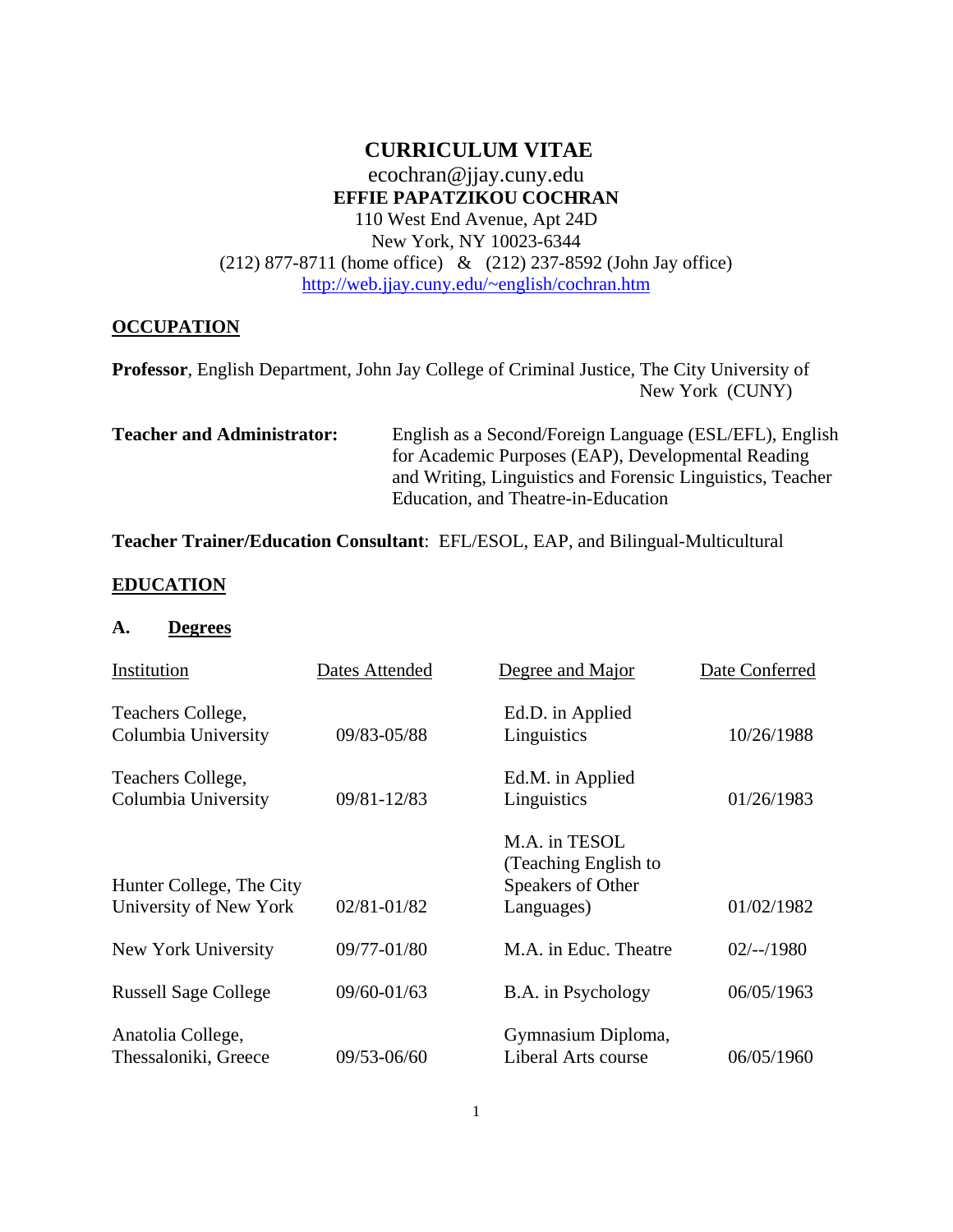#### **B.** Ed.M. Thesis Title "Codeswitching: Stigma or charisma?"

 **Ed.D. Dissertation Title** "Generic masculine pronominal usage and sex-linked occupational stereotypes among high school students"

(dissertation available from University Microfilms International, Ann Arbor MI [1989])

#### **C. Special Training and Certification**

Anthony Mannino, Six Technique Acting Course — 09/76-06/77

C-L/CLL (Counseling-Learning / Community Language Learning) — 90 hours

The Silent Way: the C. Gattegno language learning approach — 40 hours

Suggestopedia: the G. Lozanov language learning approach — 20 hours

The Rassias/Dartmouth Method: the J. Rassias language learning approach —60 hours

New York City Board of Education: common branches and secondary ESL —licenses (2)

#### **EXPERIENCE**

- **A. Teaching**
- **i. Full-time**

| <b>Institution</b>           | <b>Dates</b>     | <b>Rank</b>               | <b>Department/Field</b> |
|------------------------------|------------------|---------------------------|-------------------------|
| John Jay, CUNY               | $01/07$ -present | <b>Full Professor</b>     | English                 |
| John Jay, CUNY               | $01/97 - 12/06$  | Assoc. Professor          | English                 |
| John Jay, CUNY               | 09/95-12/96      | <b>Ass't Professor</b>    | English                 |
| Baruch, CUNY                 | 09/93-08/95      | <b>Ass't Professor</b>    | Academic Skills         |
| Baruch, CUNY                 | 09/89-08/93      | <b>Ass't Professor</b>    | English                 |
| Baruch, CUNY                 | 09/88-08/89      | Sub. Ass't Prof.          | English                 |
| Baruch, CUNY                 | 09/87-08/88      | Sub. Instructor           | English                 |
| Educational<br>Alliance, NYC | 09/77-01/81      | <b>Instructor GED-HSE</b> | English                 |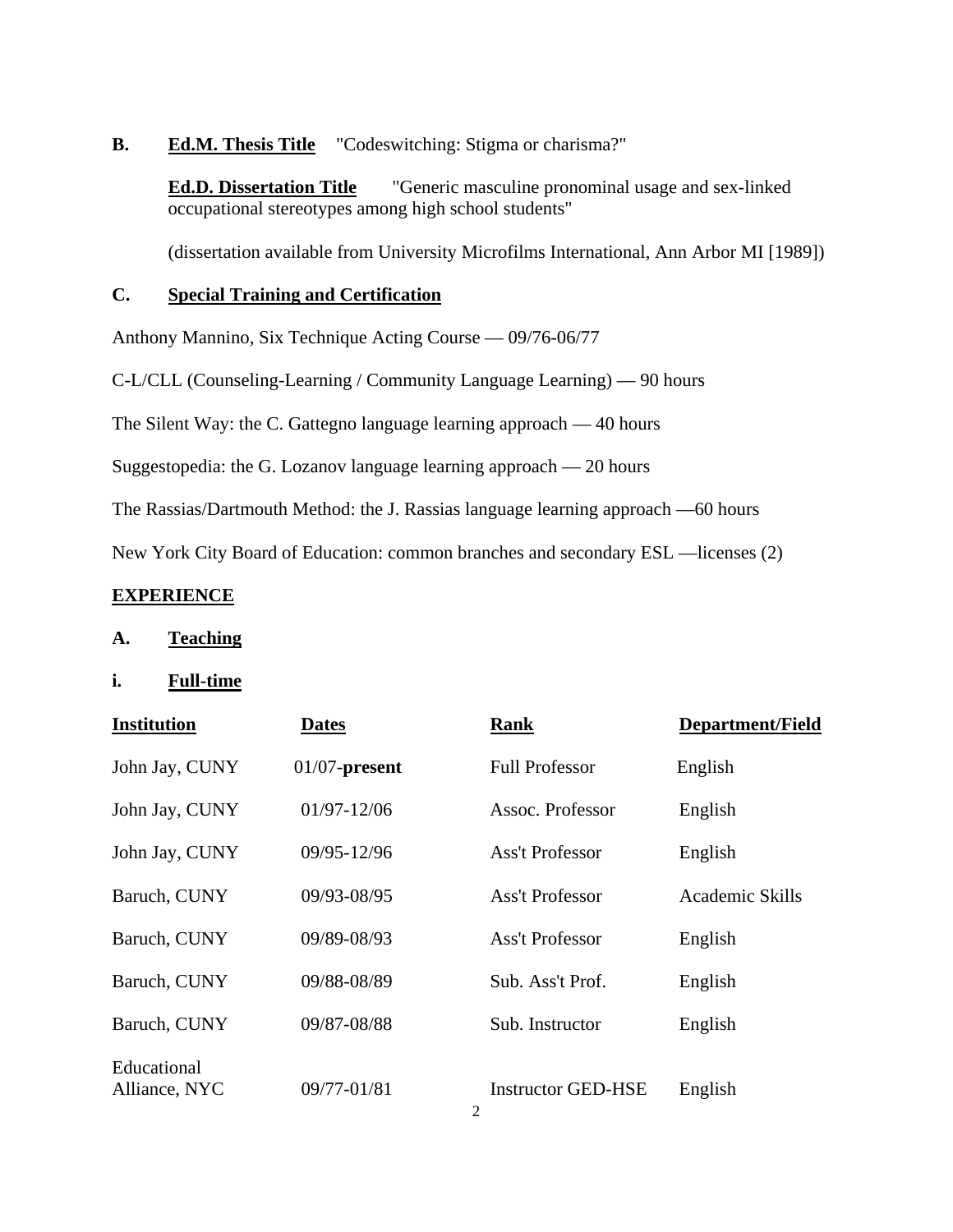| San Antonio Ind.<br>Sch. District, TX    | 09/70-07/72             | Director, Mobile<br>Museum   | <b>Ethnic Studies</b>                                             |
|------------------------------------------|-------------------------|------------------------------|-------------------------------------------------------------------|
| New York City<br>Board of Ed.            | 09/69-06/70             | Teacher                      | Elementary<br>Education                                           |
| Brooklyn Children's<br>Museum            | 01/68-08/69             | Instructor, Mobile<br>Museum | <b>Cultural History</b>                                           |
| ii.<br><b>Part-time</b>                  |                         |                              |                                                                   |
| <b>Institution</b>                       | <b>Dates</b>            | <b>Rank</b>                  | Department/Prog.<br>&/or Field                                    |
| John Jay, CUNY                           | 2007-                   | Professor                    | <b>Summer Academy</b>                                             |
| John Jay, CUNY                           | 2003-2006               |                              | Col. NOW & IBSIP<br>MA-in-TESOL                                   |
| Hunter, CUNY                             | 01/90-05/92<br>and 2002 | Adj. Assoc Prof.             | Fieldwork<br>Supervisor                                           |
| New School for<br><b>Social Research</b> | 02/91-05/91             | Adj. Ass't Prof.             | <b>TESOL</b><br>Methodology,<br>Grammar                           |
| Long Island<br>University                | 08/90 & 08/91           | <b>Guest Lecturer</b>        | C-L/CLL in TESOL                                                  |
| Hofstra University                       | <b>June 1990</b>        | <b>Guest Lecturer</b>        | ESL/ESP (English<br>for Special<br>Purposes),<br>Sociolinguistics |
| Baruch, CUNY                             | 06/88-08/90             | Adj. Ass't Prof.             | Pre-freshman<br>English/ESL/<br><b>Speech Supervisor</b>          |
| Baruch, CUNY                             | 12/88-01/89             | Adj. Ass't Prof.             | <b>Intersession ESL</b><br>Program (co-creator)                   |
| Baruch, CUNY                             | 02/84-08/87             | Adj. Lecturer                | ESL/English writing                                               |
| John Jay, CUNY                           | 09/86-05/87<br>3        | Adj. Lecturer                | <b>ESL</b> writing                                                |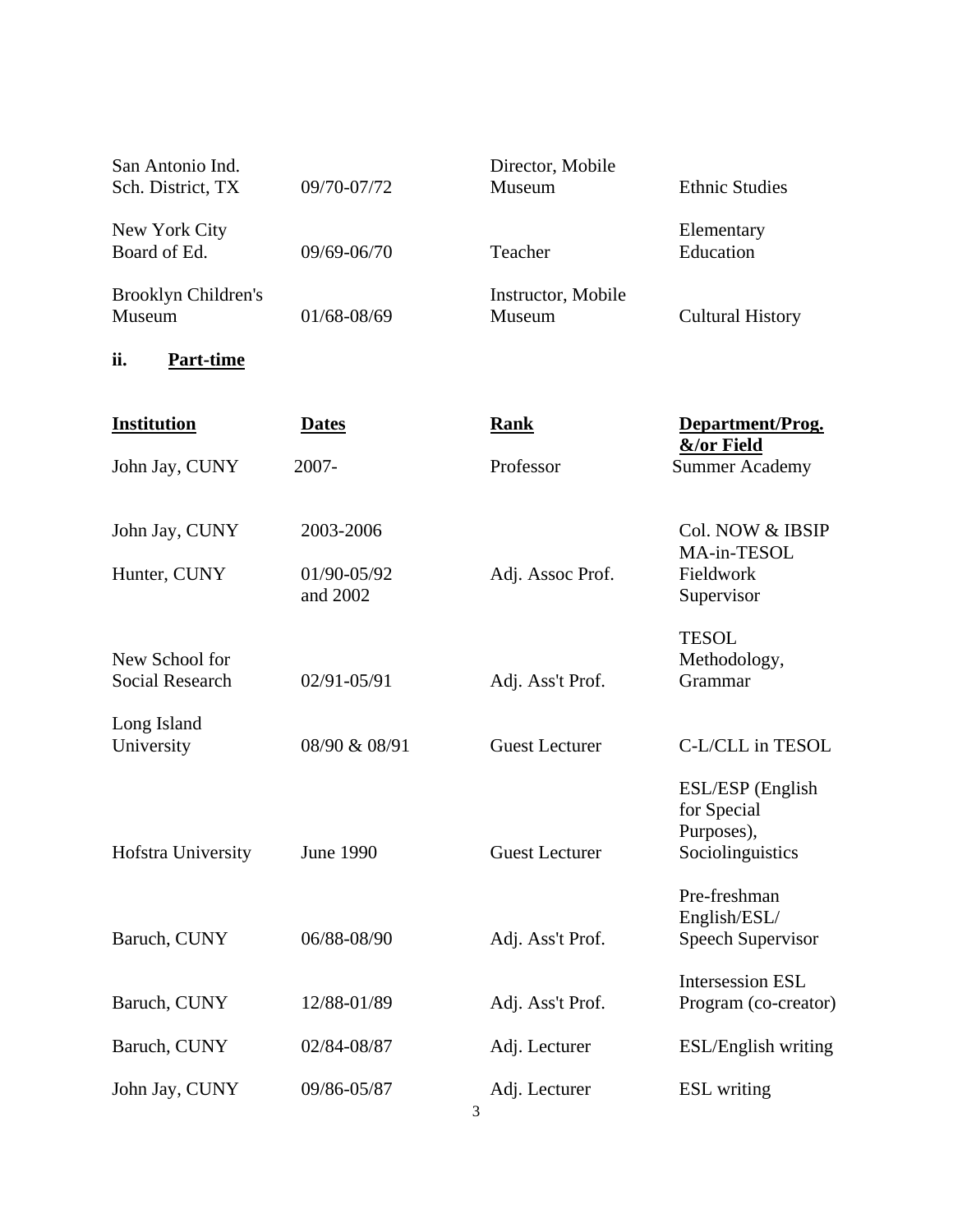| <b>BMCC, CUNY</b>                                                                     | 09/81-05/87  | Adj. Lecturer   | ESL/Developmental<br><b>Skills</b>                  |
|---------------------------------------------------------------------------------------|--------------|-----------------|-----------------------------------------------------|
| Hunter, CUNY                                                                          | 09/85-12/86  | Adj. Lecturer   | ESL/Developmental<br>English                        |
| John Jay, CUNY                                                                        | 01/82-05/83  | Adj. Lecturer   | ESL reading $&$<br>writing                          |
| <b>Rutgers University</b>                                                             | 06/82-08/82  | Adj. Lecturer   | ESL/Academic<br>Foundations                         |
| LaGuardia<br>Community College,<br><b>CUNY</b>                                        | 09/80-05/82  | Adj. Lecturer   | <b>ESL/ESP/FESL</b><br>(Freshman ESL)               |
| <b>Armenian General</b><br><b>Benevolent Union</b>                                    | 01/80-12/80  | Adj. Instructor | <b>ESL</b> to Armenian<br>immigrants                |
| Hudson Guild                                                                          | 01/76-06/76  | Adj. Instructor | ESL to community<br>immigrants                      |
| <b>HDM Riker's Island</b><br>(NYC Board of Ed.,<br>Office of Continuing<br>Education) | 01/75-05/75  | Adj. Teacher    | ESL/ABE (Adult<br><b>Basic Education</b> )          |
| Knubly University of<br><b>Greek Civilization</b><br>(Athens, Greece)                 | 09/66-05/67  | Adj. Lecturer   | Modern Greek<br>Teacher training in                 |
| Greek Ministry of<br>Education &<br>Religion                                          | 10/66-03/67  | Adj. Lecturer   | TEFL (Teaching<br>English as a Foreign<br>Language) |
| various language<br>institutes in Athens,<br>Greece, including:                       | 09/63-06/67: | Adj. Instructor | <b>TEFL</b>                                         |
| Hellenic-American<br>Union, Kolonaki                                                  | 01/64-03/67  | Adj. Instructor | <b>TEFL</b>                                         |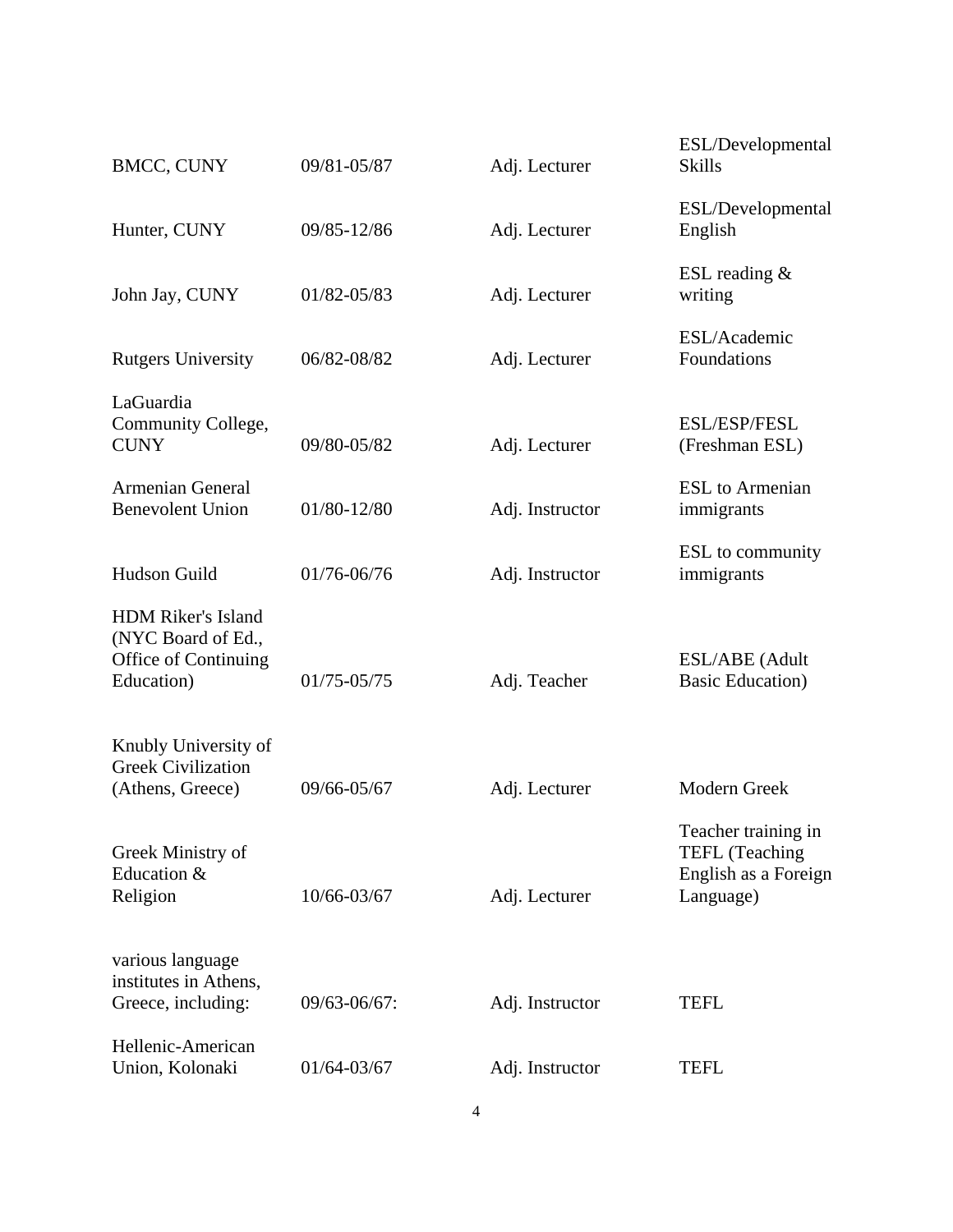| Greek Army<br>Language School,<br>Goudi, Athens, Gr.              | 09/66-06/67   | Adj. Instructor                                 | <b>TEFL</b>                                                                          |
|-------------------------------------------------------------------|---------------|-------------------------------------------------|--------------------------------------------------------------------------------------|
| <b>Other</b><br><b>B.</b>                                         |               |                                                 |                                                                                      |
| <b>Institution</b>                                                | <b>Dates</b>  | <b>Title</b>                                    | <b>Field/Program</b>                                                                 |
| <b>JJC</b> English Dept.                                          | 09/03-2007    | Deputy Chair for Languages and Linguistics      |                                                                                      |
| John Jay, CUNY,<br>Division of Special<br>Programs<br>(Cont. Ed.) | 01/97-08/99   | <b>Academic Director</b>                        | <b>TESOL</b> Certificate<br>Program                                                  |
| Baruch, CUNY,<br>Division of<br><b>Continuing Studies</b>         | 09/92-12/96   | <b>Academic Director</b>                        | <b>TESOL Certificate</b><br>Program                                                  |
| Heinle & Heinle,<br>Publishers                                    | 1995          | <b>ESL Dictionary</b>                           | Contributor                                                                          |
| <b>St. Martin's Press</b>                                         | 1993-1994     | Reviewer                                        | <b>ESL/Linguistics</b><br>books                                                      |
| Mercy College,<br>Dobbs Ferry NY                                  | May-June 1993 | Consultant /<br>Evaluator                       | <b>TESOL Programs</b>                                                                |
| <b>New York State</b><br><b>Education Dept.</b>                   | March 1992    | Consultant /<br>Evaluator                       | LaGuardia C.C.<br>CUNY, ESL<br>Programs                                              |
| Teachers College,<br>Columbia University                          | 1988-1990     | Consultant (Teacher<br>Trainer &<br>Supervisor) | Program in<br>Bilingual/Bicultural<br>Education                                      |
| <b>Universal Studios</b>                                          | Aug-Oct 1989  | Language Coach &<br>Consultant (Kojak)          | Modern Greek<br>(advice to actors, $\&$<br>on screenplay,<br>subtitles, $&$ looping) |
| PHASE Inc.                                                        | 11/88-09/89   | <b>Academic Director</b>                        | ESL/ESP (nurses)                                                                     |
| New York City<br>Board of Ed.                                     | 01/82-06/86   | Consultant /<br>Evaluator                       | ESL/Bilingual/<br><b>Bicultural</b>                                                  |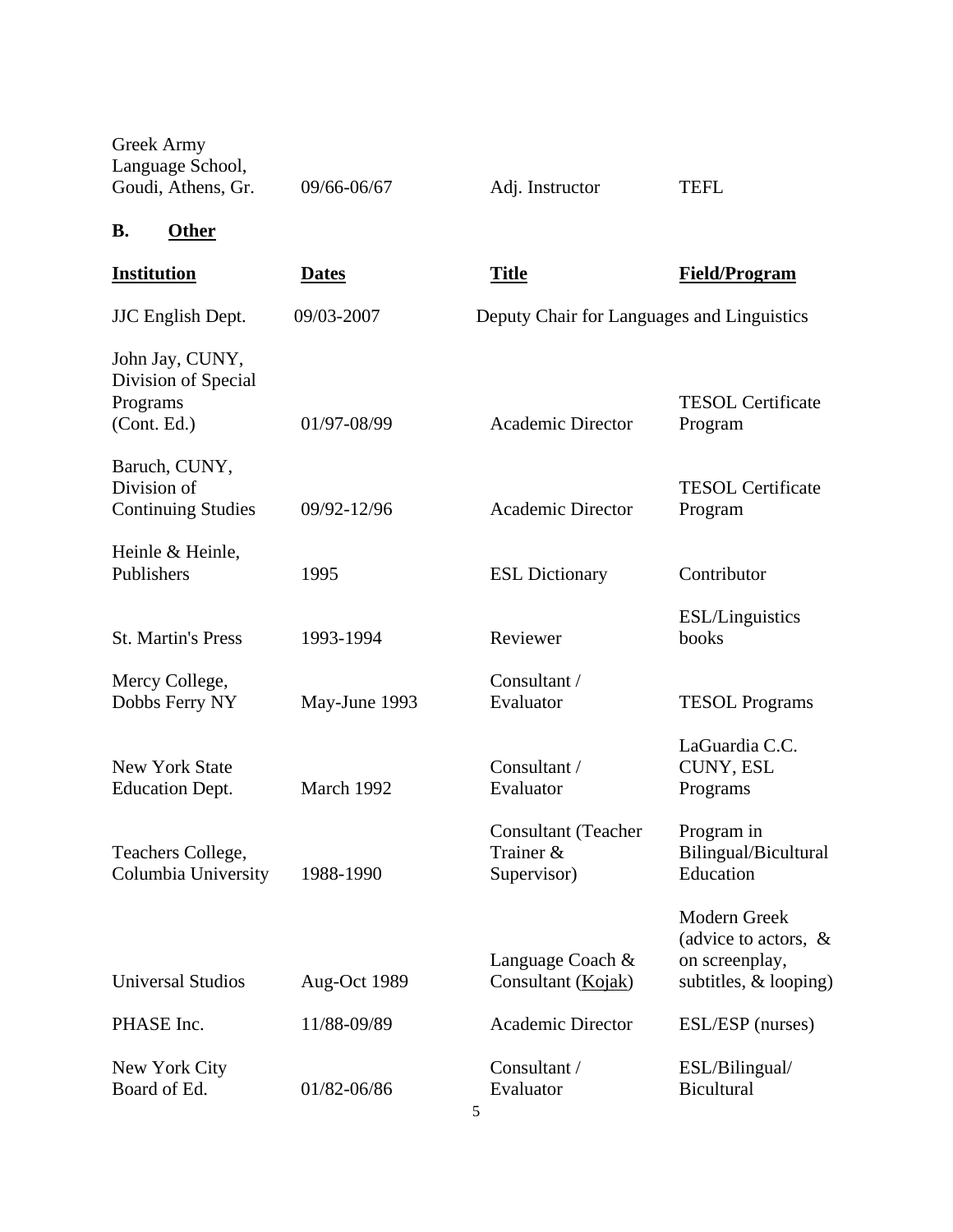| Private work                                             | 01/73-08/77 | Tutor/Translator                                         | English, modern $&$<br><b>Hellenistic Greek</b> |
|----------------------------------------------------------|-------------|----------------------------------------------------------|-------------------------------------------------|
| The Caring<br>Community<br>(Greenwich Village)           | 1973        | Meals on Wheels<br><b>Founding Director</b>              | Social work &<br>administration                 |
| New York City<br>Department of Social<br><b>Services</b> | 1967-1968   | Case Worker                                              | Social work                                     |
| <b>YMCAs in Greece</b>                                   | 1964-1967   | <b>Executive Assistant</b><br>to the American<br>Advisor | Public relations                                |
| <b>YMCAs in Greece</b>                                   | 09/65-12/66 | <b>Acting Academic</b><br>Supervisor                     | TEFL & other<br>foreign languages               |

### **ACADEMIC AND PROFESSIONAL HONORS**

| A.<br><b>Grants, Fellowships, and Prizes Received</b>                                                                                                                        | <b>DATES</b>           |
|------------------------------------------------------------------------------------------------------------------------------------------------------------------------------|------------------------|
| PSC-CUNY Award # 67527-0045 for \$4,248 (FL chapter)<br>PSC-CUNY - 38, 40, 41-Awards (\$6,000, \$2,000, \$2,000 for<br>Parole Board/prisoner - Forensic Linguistic research) | 2014-2015<br>2007-2011 |
| <b>JJC</b> Research Assistance Program (\$1,000)<br>JJC Research Assistance Program (\$1,000)                                                                                | 2007-2008<br>2006-2007 |
| PSC-CUNY-36-Award (\$2,160 for Forensic Linguistics<br>Data collection)                                                                                                      | 2005-2006              |
| PSC-CUNY-28 Award #668533 (\$6,804 for research on mainstream<br>Faculty expectations of ESL students)—resulted in book                                                      | 1997-1998              |
| American Council of Learned Societies (ACLS — \$5,000 for<br>Research in Greek Diglossia)—resulted in published article                                                      | summer 1994            |
| Funded-Research Incentive Award (FRIA/Baruch — \$250 for<br>Codeswitching research proposal expenses)                                                                        | 1992                   |
| PSC-CUNY-22 Award #662255 (\$2,000 for research in Greek-<br>English Codeswitching)                                                                                          | 1991-1992              |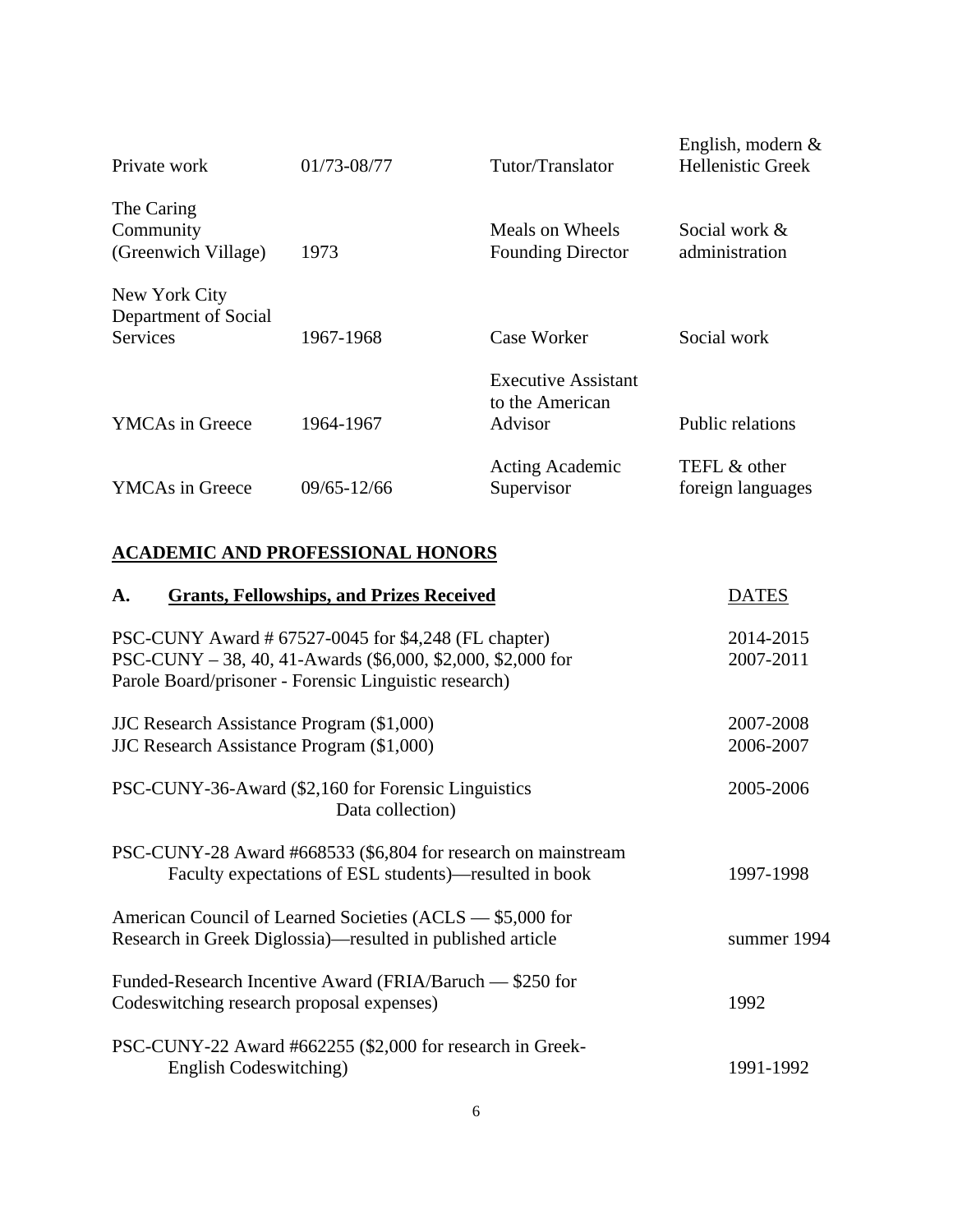| Women's Research and Development Fund of CUNY (\$970 Melani<br>dissertation award)                                                                              | 1988      |
|-----------------------------------------------------------------------------------------------------------------------------------------------------------------|-----------|
| Women's Educational Equity Act — Project FORWARD (\$1,000)<br>dissertation grant)                                                                               | 1987      |
| Gladys Gazarian/Olga Everett dissertation grant (\$8,000)                                                                                                       | 1986      |
| Doctoral Fellowship: Bilingual Education Fellow in Applied<br>Linguistics, U.S. Department of Education, at Teachers<br>College, Columbia University (\$48,574) | 1981-1984 |
| Fulbright (\$2,000 travel grant to attend college in the U.S.)                                                                                                  | 1960-1963 |
|                                                                                                                                                                 |           |
| <b>Other Professional Honors</b><br><b>B.</b>                                                                                                                   | DATE(S)   |
| Given the JJC Outstanding Teacher Award for '05-'06 AY                                                                                                          | 2005-2006 |
| Nominated four years in succession for the Presidential Distin-<br>guished Teaching Award, Baruch College, CUNY                                                 | 1992-1995 |
| New York State TESOL "Special Award" - presented to me at the<br>1994 NY State TESOL Annual Conference                                                          | 1994      |

#### **PUBLICATIONS**

#### **A. Professional Publications**

#### **I. Books and Chapters**

Cochran, E. P. & Comeau-Kirschner, (2016). The Language of parole: Sex offenders' discourse strategy use in Indeterminate Sentence Review Board hearings. WORD, *62* (4), 244-267.

Cochran, E.P. & Grujicic-Alatriste, L. (2016). *Taking Stock of CUNY ESL: What a Survey of ESL Faculty and Administrators Says about the Past, the Present, and the Future. On the Spotlight. NYS TESOL Journal 2016.* Vol. 3, (1), 14-20.

Cochran, E. P. (2014). *Forensic Linguistics and Pedagogical Implications in Multilingual Contexts* chapter 6 (81-99) in Vol. 10 by Springer titled,*"Englishes in Multilingual Contexts: Language Variation and Education" (edited by Ahmar Mahboob & Leslie Barratt)*

Cochran, E. P. (Ed.). (2002). *Mainstreaming.* Volume in *Case Studies in TESOL Practice*  Series. TESOL International Inc. Arlington, VA. (170 pages).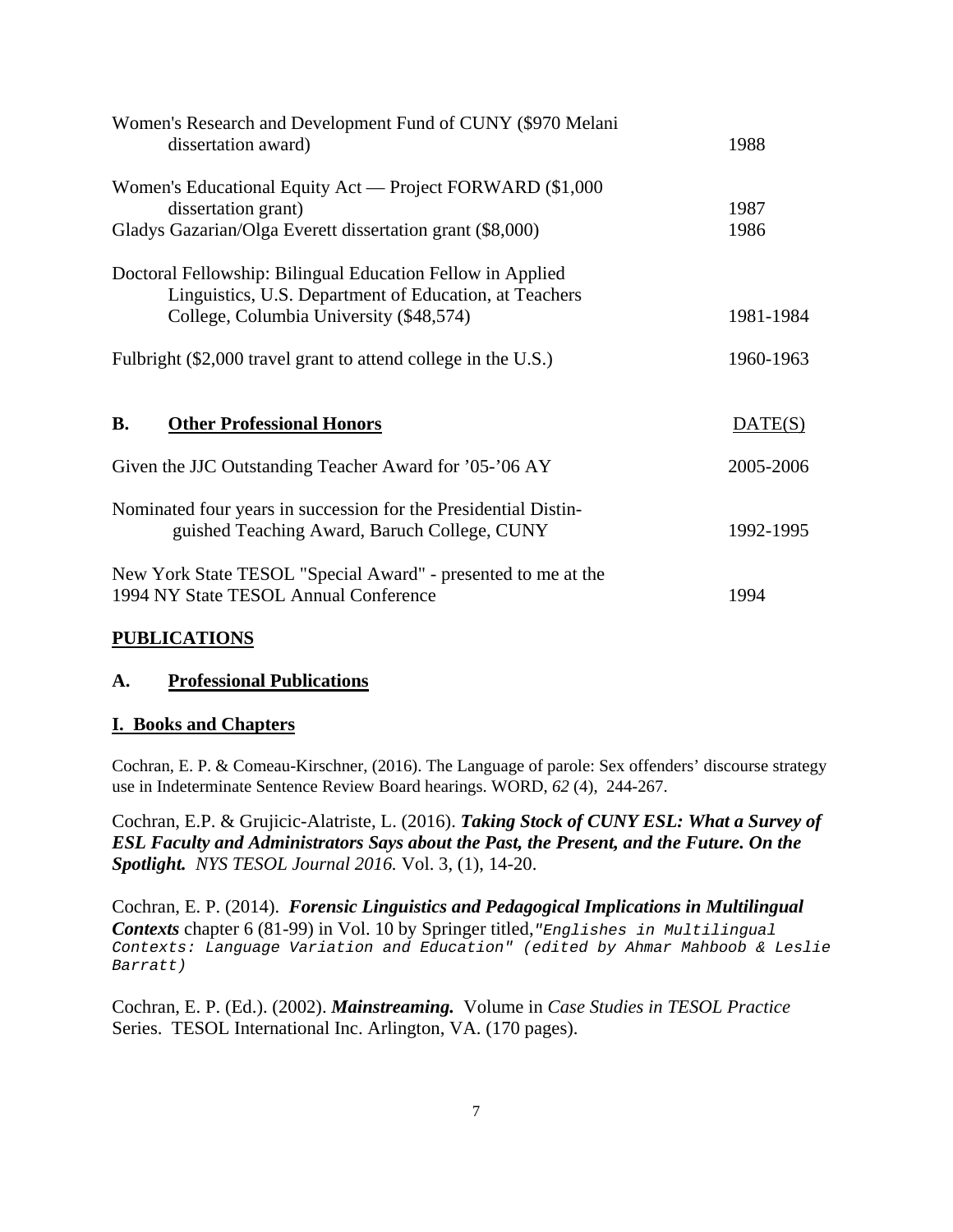Cochran, E. P. (2002). *ESL Students in the mainstream: Teacher expectation and Learner Need. In Mainstreaming* (see above): chapter 12, pp 137-160. VA

Cochran, E.P. & Yepez, M. (Eds.). (2001). *Issues in gender, language learning, and classroom pedagogy.* New York: Bastos Educational Publications & NJTESOL-NJBE (179 pages). NY.

Cochran, E. P. (2001). *Using inclusive language in the ESOL classroom: The Medusa Syndrome. In* Cochran and Yepez (Eds.) in *Issues in gender, language learning, and classroom pedagogy* (see above): chapter 4, pp. 53-67. NY

#### **II. Papers in Professional Journals**

#### **(1) Refereed Articles**

The following articles were solicited for the first appearance of the **"***ESL Corner"* found in The Ram's Horn, vol. 8 (winter 1998-99) Dartmouth College.

I had the honor of being the sole contributor for the first addition to this language journal.

1999: "Savoring the individual (Part I): Goals in the education of language teachers" (with Donald R. H. Byrd). pp. 28-35.

1999: "Principles and practices of ESL teaching: A personal perspective". pp. 21-23.

1999: "A sociolinguistic typology of English as a second language learners: What colleges need to know about their international students pp. 24-27.

1998-99: "Noticing the stranger in your midst: International students need love too." pp. 19-20.

1997: "An instance of triglossia? Codeswitching as evidence for the present state of Greece's 'language question'". International Journal of the Sociology of Language, issue 126 (1997: special issue on Aspects of Sociolinguistics in Greece). Berlin: Mouton de Gruyter, pp. 33-62.

1996: "On the importance of real reading and writing with ESL college students". The Language and Literacy Spectrum, vol. 6 (Spring 1996). Albany: N Y State Reading Assoc., pp. 30-34.

1996: "Gender and the ESL classroom". TESOL Quarterly, vol. 30 no. 1 (Spring 1996), **"Teaching Issues"** section. Alexandria VA: TESOL Central Offices, pp. 159-162.

1994: "Giving voice to women in the basic writing and language minority classroom". Journal of Basic Writing, vol. 13 no. 1 (Spring 1994). New York: Instructional Resource Center, City University of New York, pp. 78-90.

1992: "Towards degendered English in the ESL classroom: The Medusa syndrome". In Working Papers on Language, Gender and Sexism, vol. 2 no. 2 (1992): pp. 27-35. Printed at Monash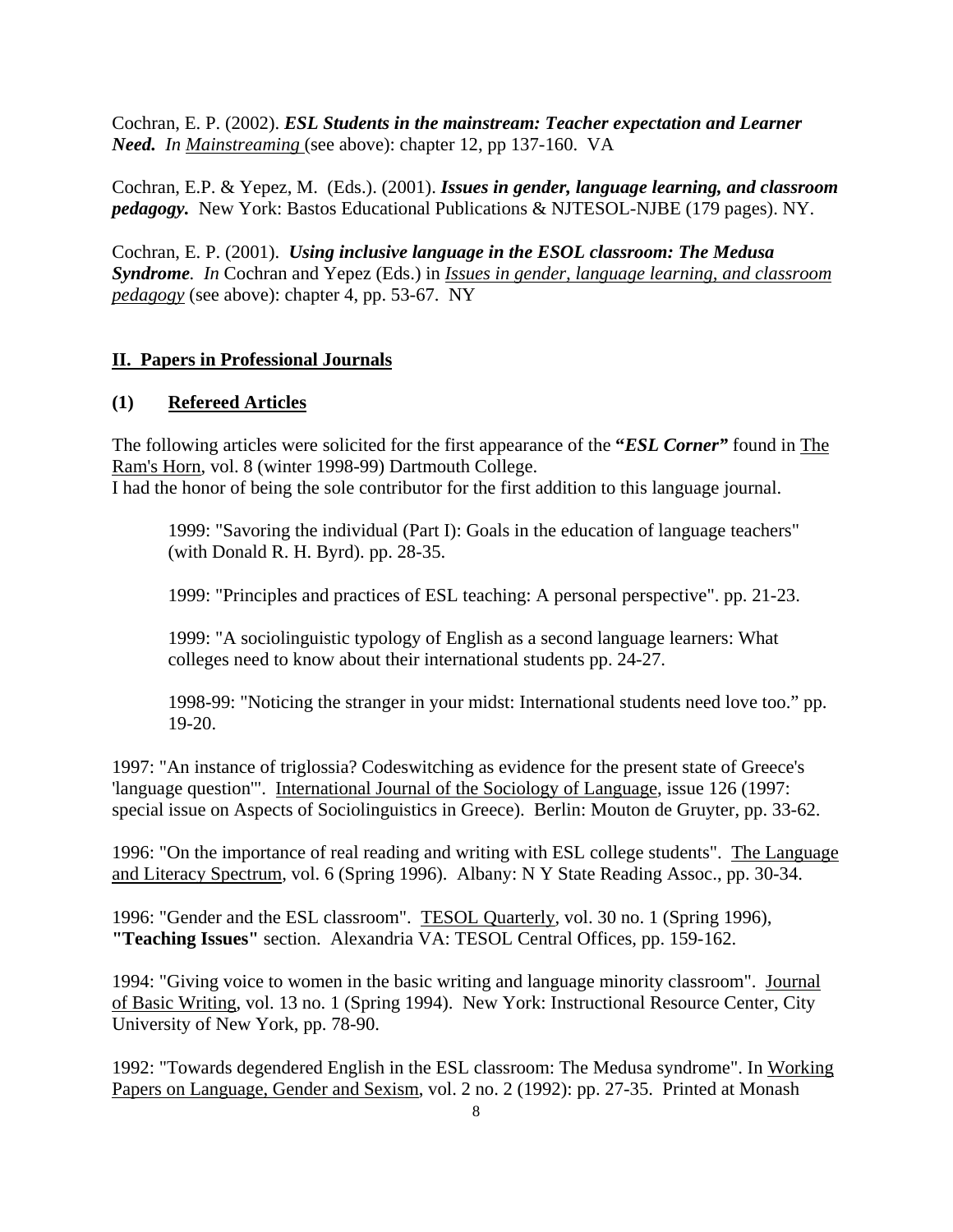University, Clayton, Victoria, Australia; published by the AILA (l'Association Internationale de Linguistique Appliquée) Commission on Language and Gender; based on a paper delivered at the AILA 9th World Congress of Applied Linguistics.

#### **(2) Refereed Proceedings**

2007: "Judicial Syntax: A U.S. History" with A. H. Deakins in M. T. Turell, M. Spassova, & J. Cicres (eds.) Proceedings of the Second European IAFL Conference on Forensic Linguistics/ Language and the Law Barcelona, Spain

1994: "Codeswitching among Greek-Americans in Astoria, New York". In Mary E. Yepez (editor), Twenty years of ESL teaching: Successes and challenges (summaries of selected papers from the 1993 CUNY ESL Council conference held at Hunter College, CUNY). New York: The Instructional Resource Center, Office of Academic Affairs, CUNY, pp. 12-15.

#### **(3) Non-Refereed Articles**

1998: "The Mouse Replaces the Pencil: TOEFL Goes Electronic". In ESL Magazine, vol. 1 no. 2 (March-April 1998). Annapolis MD, pp. 10-15.

1995: "The plight of ESOL teachers in urban universities: Must 'scholarly' equal 'arcane'?" NYS TESOL Idiom, Summer [July] 1995, pp. 3 & 17.

1995: "Some thoughts on TESOL". The English Teacher (newsletter of the New York City Association of Teachers of English, an NCTE affiliate), Winter 1995, pp. 2-3. (This piece consists of excerpts from the "Principles and practices of ESL teaching" — see **Refereed Articles** above.)

1995: "A response to Heather Mac Donald's article, 'Downward mobility: The failure of open admissions at City University'". MS pp. 6. Resource, Instructional Resource Center, Office of Academic Affairs, CUNY, (Winter 1995), pp. 6-7. Excerpts in City Journal (Winter 1995), p. 123 (recast as a letter to the editor by the journal editor).

1994: "Letter to the Editor," The Gazette (Croton-on-Hudson NY), week of August 4-10 (vol. 9 no. 31), p. 2 (in response to the president of the American Literacy Council's letter advocating a simpler English spelling system [21 July]).

#### **B. Non-Refereed Professional Publications (other than book chapters, government monographs, and articles in journals)**

Evaluation Report: Invited Consultant by the University of Southern Maine (2011) to assess and evaluate their ESOL programs.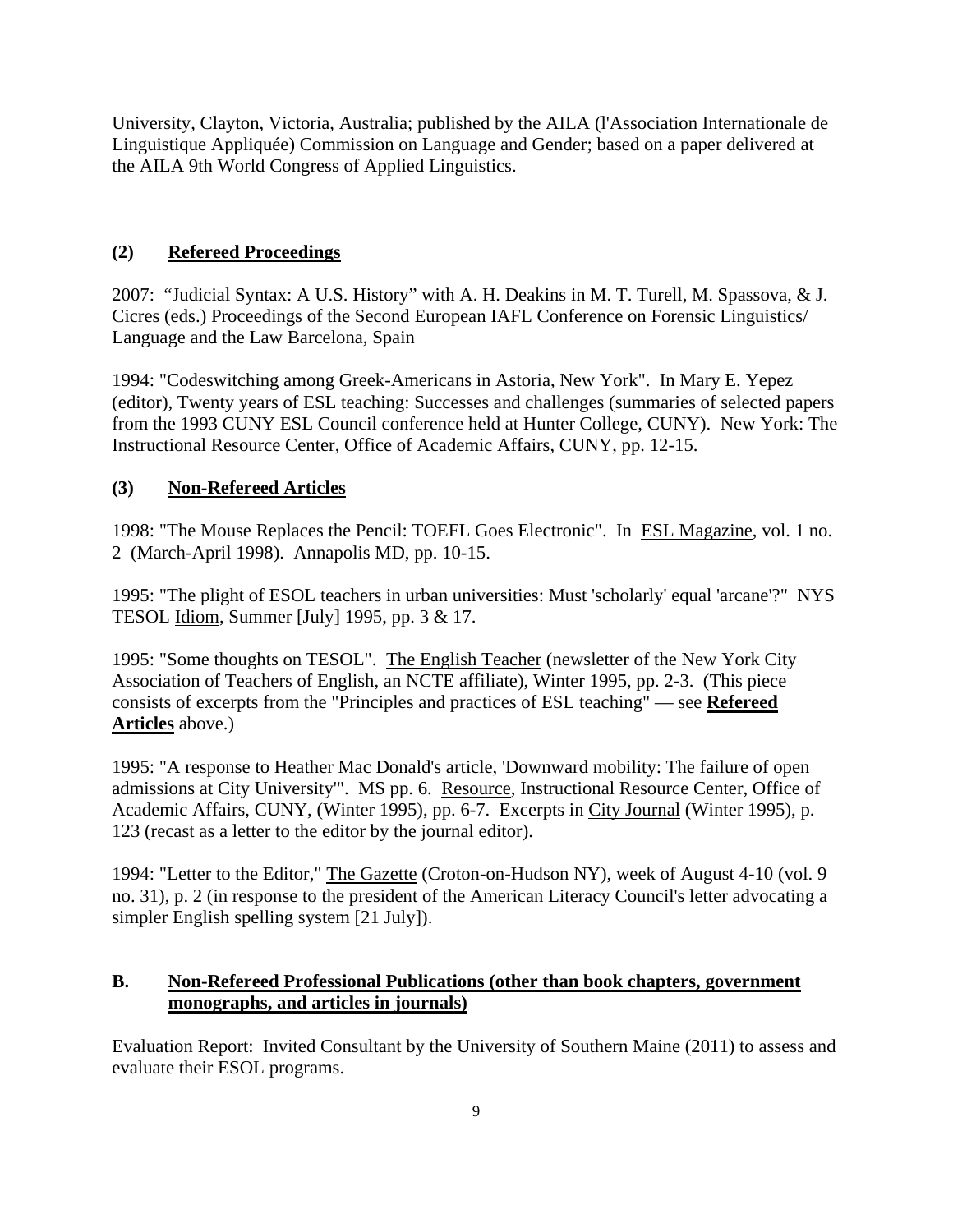E.P. Cochran, Entry on General Semantics, The Sage Glossary of the Social and Behavioral Sciences, (L. E. Sullivan, ed. 2009)

*Lessons That Work: Teachers' Best Practices (2006)*. Co-edited compilation with Jordan Schneider. Allyn & Bacon/Longman

Monograph (1999): Published by the Greek Orthodox Archdiocese of America, ISBN 1-58438- 014-4, May 1999) and co-authored by professors from Dartmouth, Georgetown, Princeton, Queens College, and John Jay college, and the Executive Director of MLA: *The future of the Greek language and culture in the United States: Survival in the diaspora.*

Americanization Principal Editor/Adaptor --with P. C. Cochran. (1998). **Team Player 3, 4. 5 & 6**: Student's Books, Workbooks, Teacher's Guides, and Resource Packet. Heinemann English Language Teaching, Oxford UK.

Editor, Into the academic mainstream: Guidelines for teaching language minority students (1992). New York: The Instructional Resource Center, Office of Academic Affairs, The City University of New York, 44 pages.

Editor, The Informant, New York State TESOL Applied Linguistics SIG Newsletter, volume 3, (four issues: winter 1988; spring, summer, & fall 1989).

#### **Reviews**

**Television Series Review** (1993 & 1994): "CUNY project promotes multicultural awareness" (a review of the television series *International Time*, Hunter College / CUNY-TV, channel 75 on Time Warner Cable of NYC). Reviewed in Newslink: Newsletter of the Resource Center for Language Minority Students. Vol. 2 no. 1 (Fall 1993), Union NJ: Kean College of New Jersey, p. 7. Review also published in TESOL Matters. Vol. 4 no. 2 (April/May 1994), p. 23.

**Book Review** (1993): "Opening doors: Idioms in English" by Michael Zucaro (1992). Englewood Cliffs NJ: Prentice Hall / Regents,  $ix + 255$  pages. Reviewed in TESOL Journal. Vol. 2 no. 4 (Summer 1993), pp. 40-41.

**Conference Review** (1993): "Report on the 15th annual applied linguistics winter conference". Reviewed in the NYS TESOL Idiom. Vol. 23 no. 1 (Spring 1993), p. 22.

**Conference Review** (1991-92): "Joseph Giordano: A voice to be heeded" (Giordano was the keynoter and a workshop leader at the 1991 Albany NYS TESOL annual conference). Reviewed in the NYS TESOL Idiom. Vol. 21 no. 4 (Winter 1991-92), pp. 4 & 8.

**Book Review** (1988): "Incorporating literature in ESL instruction" by Howard Sage (1987). Englewood Cliffs NJ: Prentice Hall,  $x + 92$  pages. Reviewed in The Informant, NY State TESOL Applied Linguistics SIG Newsletter. April 1988, p. 7.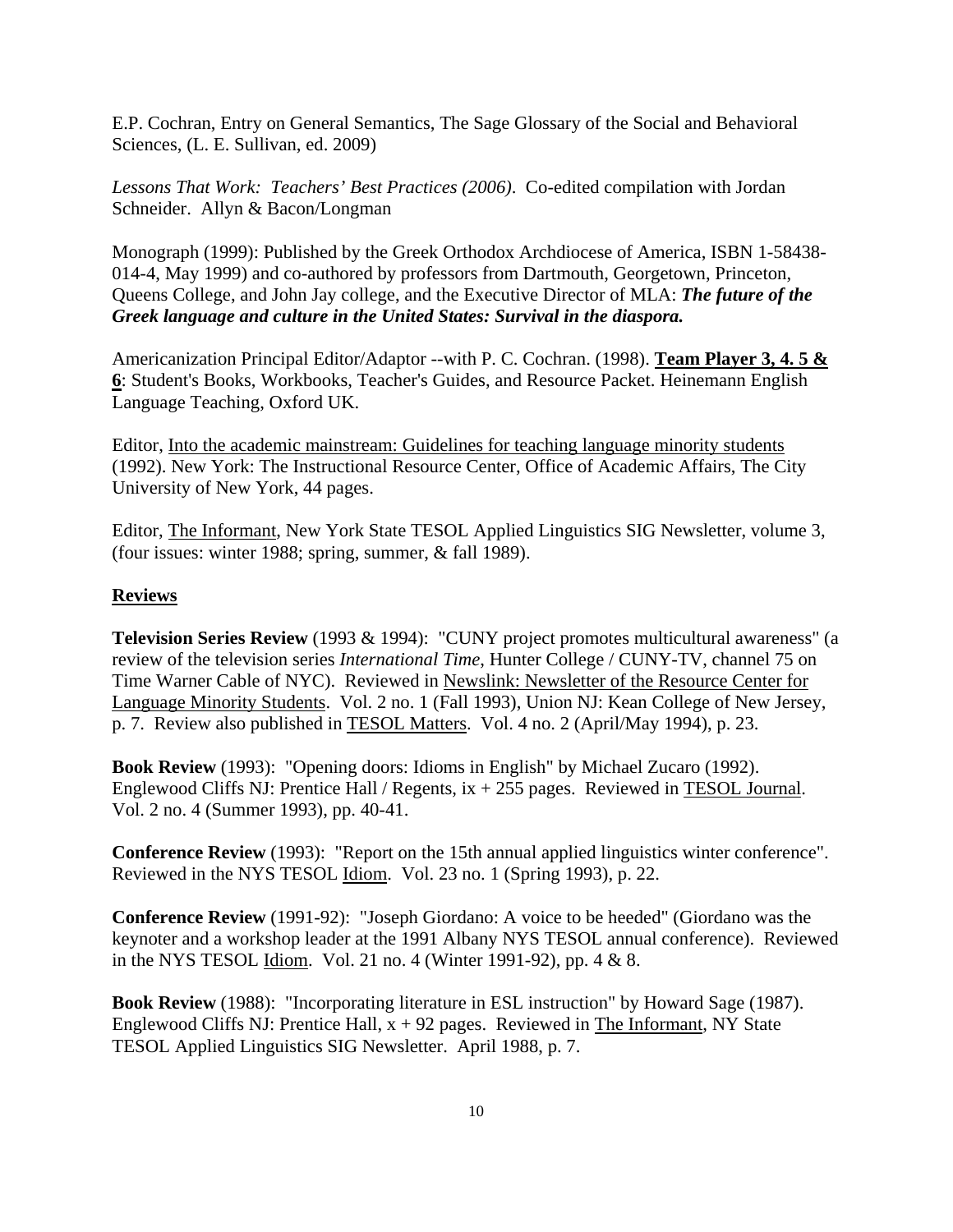**Book Review** (1985): "Empire! The creative writing journal of New York State inmates" (1984). Albany NY: Department of Correctional Services, 25 pages. Reviewed in TESOL Newsletter. April 1985, p. 17.

#### **C. Performance**

Language Consultant and Foster mother role (credited) in Kojak episode, "Ariana," on the twohour special ABC Mystery Movie, premièred 9 PM EST Saturday 4 November 1989.

#### **Government Reports or Monographs**

As an evaluator of Title VII ESL and bilingual programs for the Office of Educational Evaluation and Assessment of the New York City Board of Education, I co-authored the following published monographs (library catalogued under "ERIC documents"):

| <b>EVALUATION REPORTS ON</b>                                    | <b>DATES</b> |
|-----------------------------------------------------------------|--------------|
|                                                                 |              |
| PS 27, PS 29, IS 184, & CS 47 — Project Master (ED279774)       | 1985-1986    |
| The Bilingual Program Resource and Training Center (ED280929)   | 1985-1986    |
| Sarah J. Hale High School — Project BEAM-UP (ED285937)          | 1985-1986    |
| DeWitt Clinton High School — Project BISECT (ED271539)          | 1984-1985    |
| Morris High School — New Directions for Bilingualism (ED247334) | 1982-1983    |
| Louis D. Brandeis High School — Demonstration Bilingual         |              |
| Enrichment College Preparatory Program (ED247335)               | 1982-1983    |
| Louis D. Brandeis High School — DBECPP (ED231918)               | 1981-1982    |

#### **MEMBERSHIP IN PROFESSIONAL SOCIETIES and POSITIONS HELD**

| <b>ORGANIZATION</b>                         | <b>OFFICE</b>                                | DATE(S)                  |
|---------------------------------------------|----------------------------------------------|--------------------------|
| ILA (Intl. Linguistic Assoc.)               | Lecture Coordinator<br>Nominating Com./Chair | 2009-2013<br>$2015 -$    |
| ILA (Intl. Linguistic Assoc.)               | <b>Executive Board</b><br>Member             | since 2005<br>since 2003 |
| IAFL (Intl. Assoc. of Forensic Linguists)   | Member                                       | since $2003$             |
| IGAS (Intl. Graphoanalysis Society)         | Member                                       | 2003-2004                |
| ILA 50 <sup>th</sup> Anniversary Conference | Host and Co-Chair at<br>11                   |                          |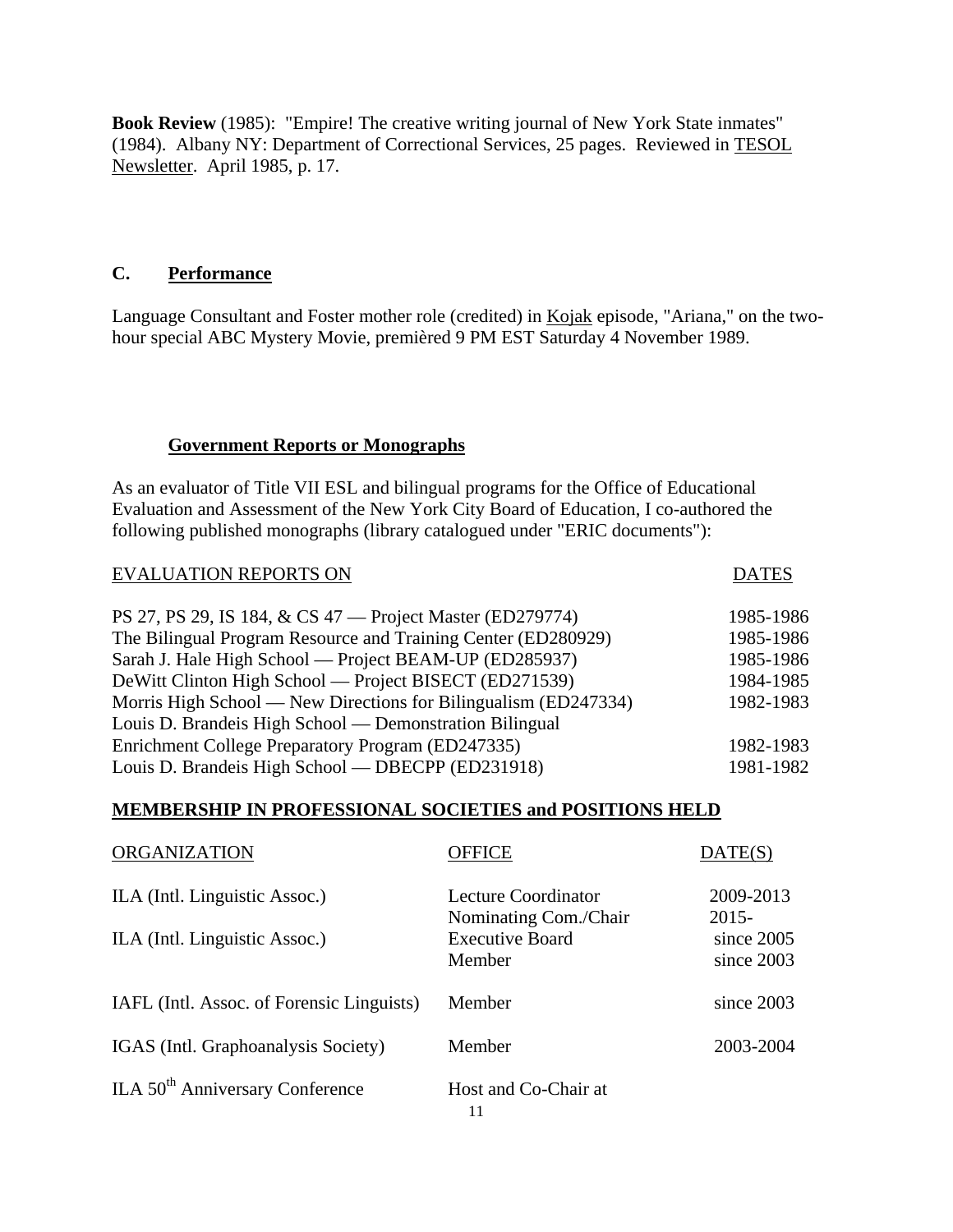| on "Language & the Law"                                                                          | John Jay College                                           | April 2004                    |
|--------------------------------------------------------------------------------------------------|------------------------------------------------------------|-------------------------------|
| Ten Years After Gattegno                                                                         | Conference Local Chair<br>John Jay College                 | 1997                          |
| ASE (Association for the Science of<br>Education)                                                | <b>Founding Member</b>                                     | since 1994                    |
| <b>RCLMS</b> (Resource Center for Language)<br>Minority Students, Kean College of New<br>Jersey) | <b>Research Review Committee</b><br>Member (by invitation) | 1993-1995                     |
| <b>AAAL</b> (American Association for<br><b>Applied Linguistics)</b>                             | Member (on and off)                                        | since 1990                    |
| OSCLG (Organization for the Study of<br>Communication, Language, and Gender)                     | Member                                                     | 1989-2001                     |
| <b>CAWS</b> (CUNY Association of Writing<br>Supervisors)                                         | Member                                                     | 1995-1997<br>and<br>1988-1991 |
| <b>CUNY Language Forum</b>                                                                       | Member (by invitation)                                     | 1989-1999                     |
| <b>CUNY ESL Council</b>                                                                          | Member                                                     | since 1980                    |
| TESOL (Teachers of English to<br>Speakers of Other Languages)                                    | Member                                                     | since 1979                    |
|                                                                                                  | <b>Professional Development</b><br>Committee (appointed)   | 1995-1999                     |
|                                                                                                  | <b>National Nominating</b><br>Committee (elected)          | 1993-1994                     |
| <b>TESOL</b> International 25th Anniversary<br>Convention, NYC 24-28 March 1991                  | Local Chair (appointed)                                    | 1989-1991                     |
| NYS TESOL (New York State Teachers<br>of English to Speakers of Other<br>Languages)              | Member                                                     | since 1978                    |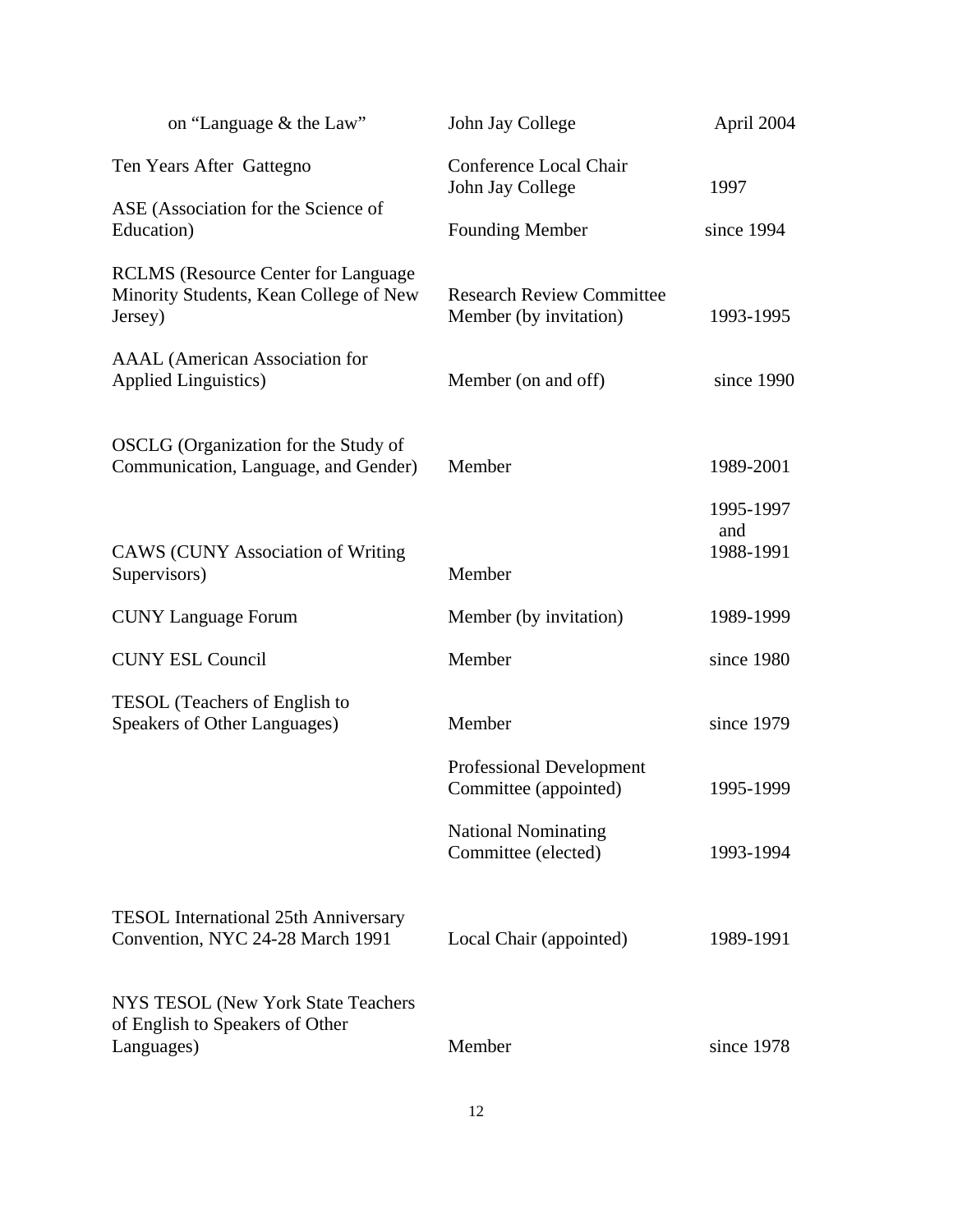|                                                                                                                                                                                                                                | <b>Publications Committee</b><br>(appointed)                                       | 1994-1996 |
|--------------------------------------------------------------------------------------------------------------------------------------------------------------------------------------------------------------------------------|------------------------------------------------------------------------------------|-----------|
|                                                                                                                                                                                                                                | Representative to the TESOL<br><b>Advisory Council (elected)</b>                   | 1991-1992 |
|                                                                                                                                                                                                                                | <b>Executive Board SIG Key</b><br>Communicator & Regional<br>Coordinator (elected) | 1989-1991 |
| NYS TESOL Applied Linguistics SIG<br>(Special Interest Group)                                                                                                                                                                  | Chair (elected)                                                                    | 1988-1989 |
|                                                                                                                                                                                                                                | <b>Associate Chair (elected)</b>                                                   | 1987-1988 |
| NYS TESOL 12th Annual Applied<br>Linguistics Winter Conference, NYC<br>Jan 1990                                                                                                                                                | Conference Chair at<br><b>Baruch College</b>                                       | 1990      |
| LINC (Language Innovations)                                                                                                                                                                                                    | Member                                                                             | 1982-1990 |
|                                                                                                                                                                                                                                | <b>Executive Board Member</b><br>(elected)                                         | 1988-1990 |
|                                                                                                                                                                                                                                | Co-Chair, Professional<br><b>Discussion Program</b><br>Committee                   | 1986      |
| <b>PAPERS PRESENTED</b>                                                                                                                                                                                                        |                                                                                    |           |
| TITLE, OCCASION, & PLACE                                                                                                                                                                                                       |                                                                                    | DATE(S)   |
| "The Writers' Sentence: From Casual to Formal Writing with Games<br>Workshop for teachers with A. H. Deakins, B. R. Hart, and J. H. Rhodes<br>Teachersd College, Columbia University at 60 <sup>th</sup> Anniversary ILA Conf. |                                                                                    | Apr. 2015 |
| Invited External Evaluator of Aristotle University's English Language and<br><b>Philology Department</b>                                                                                                                       | Jan 2014                                                                           |           |
| Roundtable presentation on Forensic Linguistics AAAL, Portland, Oregon<br>"Seeking Parole: Prisoners' Use of Various Oral Discourse Strategies at<br>Parole Board hearings"                                                    |                                                                                    | Mar 2014  |
| Two-hour Panel (PPt.) presentation on Sentence Structure: Editing for                                                                                                                                                          |                                                                                    |           |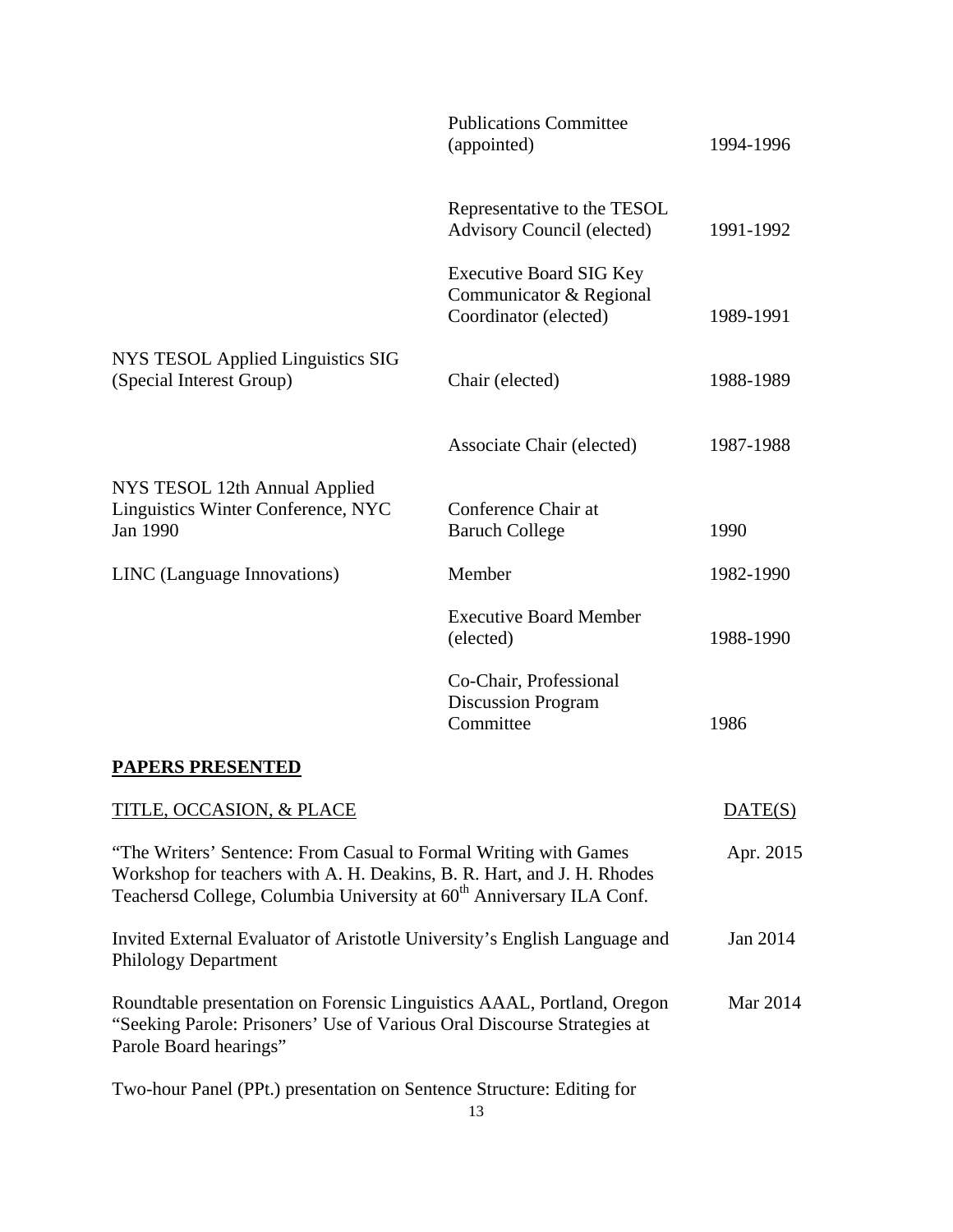| Grammar and Style, Annual ILA International Conference, Paris, France                                                                                                                                                                                                                                      |                 | May 2014        |
|------------------------------------------------------------------------------------------------------------------------------------------------------------------------------------------------------------------------------------------------------------------------------------------------------------|-----------------|-----------------|
| Panel Discussant on Human Rights and Justice with J. Sloan & J Strauss<br>"Crossing the BLVD: Strangers, Neighbors, Aliens in a New America"<br>John Jay College 10 <sup>th</sup> Anniversary, Biennial International Conference:<br>"Global Perspectives on Justice, Security and Human Rights," New York |                 | Jun 2012        |
| Tea with TESOL's BEST: "Demystifying Forensic Linguistics for TESOL<br>Practitioners;" Philadelphia, PA                                                                                                                                                                                                    |                 | Mar 2012        |
| Featured Speaker: TESOL 45 <sup>th</sup> Anniversary, New Orleans, LA<br>"Learning About Forensic Linguistics Helps Student Awareness of<br>Language Crimes."                                                                                                                                              | Mar 2011        |                 |
| External Evaluator of USM's ESOL Program - by invitation                                                                                                                                                                                                                                                   |                 | Feb. 2011       |
| Breakfast with TESOL's BEST – Avoiding Committing Language Crimes;<br>New Orleans, LA                                                                                                                                                                                                                      | Mar 2011        |                 |
| Invited Panelist: "Incorporating Global Perspectives across the Curriculum"<br>at the 2011 CUNY Honors Opportunities Conference: Honors and Global<br>Education, CUNY Macaulay Honors College, NYC                                                                                                         |                 | Nov 2011        |
| Panelist and Presenter: Forensic Linguistics: A Discourse Analysis of<br>Parole Board Hearings, Panel on Reintegration and Rehabilitation of Offenders;<br>Marrakech, Morocco                                                                                                                              | Jun 2010        |                 |
| Paper Presenter: Parole Board Hearings: A Discourse Analysis<br><b>ILA</b> Conference                                                                                                                                                                                                                      | Apr 2010        |                 |
| Panel Moderator, Peace Education, Budapest, Hungary                                                                                                                                                                                                                                                        | Jul 2009        |                 |
| Lecturer - Demystifying Forensic Linguistics: Linguists as Expert Witnesses                                                                                                                                                                                                                                |                 | Mar 2009        |
| Workshop: Inclusive Pedagogies for Diverse Classes, JJC CAT                                                                                                                                                                                                                                                | <b>Oct 2008</b> |                 |
| <b>Keynote Speaker:</b> Creating Inclusive Pedagogies for Diverse Classrooms<br>Keynote Address and X-Word Grammar workshop for Teachers<br>Mercy College's Faculty Development/Seminar Day, Dobbs Ferry, NY                                                                                               |                 | <b>Mar 2008</b> |
| Sector Analysis/X-Word Grammar: A Special Editing Tool for All English<br><b>Writers in Every Field</b><br>Mercy College's Faculty Development/Seminar Day, Dobbs Ferry, NY                                                                                                                                | <b>Mar 2008</b> |                 |
| Two Radio Interviews on Critical Thinking and Lecture on Pedagogy<br>at the University of Cyprus, Nicosia, Cyprus                                                                                                                                                                                          | Sep 2007        |                 |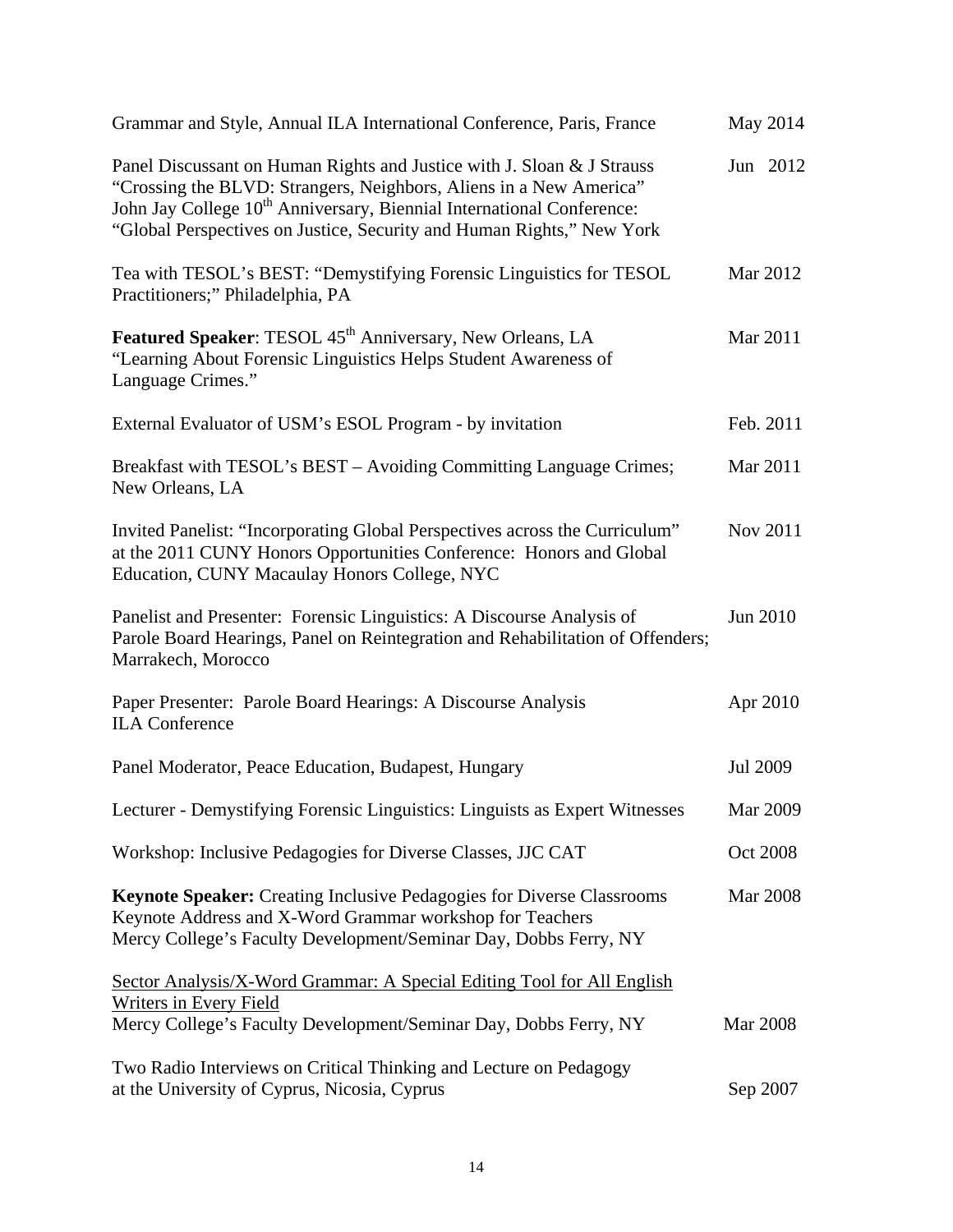| What Legal Writers Should Know: A Syntactic Analysis of a Legal Brief (PPt)                                                                                                                                                                          |                                    |
|------------------------------------------------------------------------------------------------------------------------------------------------------------------------------------------------------------------------------------------------------|------------------------------------|
| 52 <sup>nd</sup> Annual International Linguistic Assoc. Conf., Hunter College, NYC                                                                                                                                                                   | Apr 2007                           |
| 8 <sup>th</sup> Biennial IAFL conference, Seattle, University of Washington                                                                                                                                                                          | Jul 2007                           |
| Judicial Syntax: A U.S. History (co-presented in Barcelona) (PPt)<br>(Power Point Presentation)                                                                                                                                                      | Sep 2006                           |
| Intensive two-week course on Sector Analysis/X-Word Grammar<br>Lectures on Linguistic Sexism and Forensic Linguistics<br>For the University of Catania in Ragusa, Sicily faculty & students<br>Paper on Codeswitching and Diglossia – Ragusa, Sicily | Sep 2006 & 2007<br>Sep 2006 & 2007 |
| Demystifying Forensic Linguistics: Linguists as Expert Witnesses (PPt)<br>35 <sup>th</sup> Annual NYS TESOL Conference, NYU NY.                                                                                                                      | <b>Nov 2005</b>                    |
| Forensic Linguistics: How to Avoid Language Crimes<br>(Background information cum script writing: a hands-on workshop)<br>The International Institute of Peace Education (IIPE)<br>on Peace Education through the Arts, Rhodes, Greece               | Jul 2005                           |
| Seminar in Sector Analysis (guest lecturer)<br>by invitation from Bergen Community College NJ                                                                                                                                                        | Apr 2005                           |
| Forensic Linguistics: Language and the Law<br>$7th$ biennial Conference on International Perspectives<br>on Crime, Justice, and Public Order - Bucharest, Romania                                                                                    | Jun 2004                           |
| Forensic Linguistics: Language Offenses<br>33 <sup>rd</sup> Annual NYS TESOL Conference, Rye NY                                                                                                                                                      | Nov 2003                           |
| Seminars/Workshops on X-Word Grammar/ Reading/Writing<br>Moscow State University, Russia                                                                                                                                                             | May 2003                           |
| Linguistic Misdemeanors, Felonies, and Other Offenses<br>48 <sup>th</sup> Annual Conference of the International Linguistic<br>Association (ILA), New York University NY                                                                             | Apr 2003                           |
| Mainstreaming as a Sound Practice.<br>37 <sup>th</sup> Annual TESOL Convention, Baltimore MD                                                                                                                                                         | Mar 2003                           |
| Gender and ESL: A Historical Perspective (poster session):<br>36 <sup>th</sup> Annual TESOL Convention, Salt Lake City Utah                                                                                                                          | Apr 2002                           |
| Issues in Gender and ESL: a Historical Perspective                                                                                                                                                                                                   |                                    |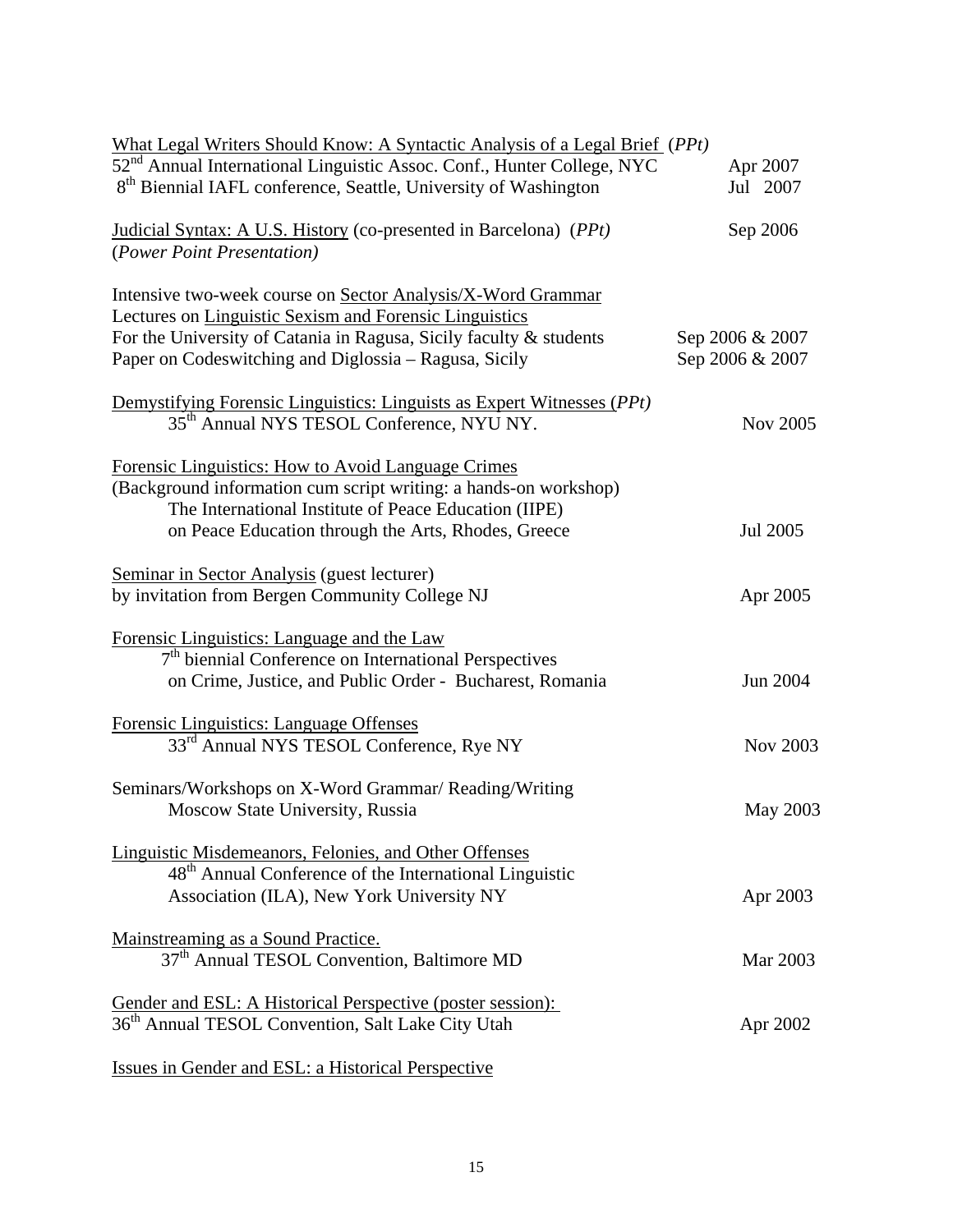| 31 <sup>st</sup> Annual NYS TESOL Conference, Rye NY               |          |
|--------------------------------------------------------------------|----------|
|                                                                    | Oct 2001 |
| X-Word Grammar for the Classroom: An all-day pre-convention        |          |
| Institute conducted with five other grammarian/specialists         |          |
| in Sector Analysis: X-Word Grammar from all over the U.S.          | Mar 1999 |
| <b>ESL Students in the Mainstream: Teacher Expectation and</b>     |          |
| <b>Learner Need</b>                                                |          |
| 21st Annual Applied Linguistics Winter Conference,                 |          |
| Lehman College CUNY                                                | Jan 1999 |
| <b>Content-based Instruction in ESOL Classes</b>                   |          |
| 28th Annual NYS TESOL Conference, Buffalo NY                       | Oct 1998 |
| Sector Analysis/X-Word Grammar: Grammar for the Classroom          |          |
| Colloquium, 32nd Annual TESOL Convention, Seattle WA               | Mar 1998 |
| Content-Based Instruction and ESL Students                         |          |
| 24th Annual Puerto Rico TESOL Convention, San Juan PR              | Nov 1997 |
| <b>Expectations and Attitudes of College Mainstream Faculty</b>    |          |
| <b>Toward ESL Students</b>                                         |          |
| NYS TESOL New York City Region Conference, New York                |          |
| University, NYC                                                    | Sep 1997 |
| The Death of Diglossia: Diffusing the Greek "Language Question"    |          |
| American Association for Applied Linguistics (AAAL) Annual         |          |
| Meeting, Orlando FL                                                | Mar 1997 |
|                                                                    |          |
| <u>One Language at Last: Upsetting Greek Linguistic History</u>    |          |
| 31st Annual TESOL Convention, Orlando FL                           | Mar 1997 |
| Confessions of a Crypto-Reader: Teaching Reading and Writing       |          |
| Together                                                           |          |
| 26th Annual NYS TESOL Conference, Saratoga Springs NY              | Nov 1996 |
| An Instance of Triglossia? Codeswitching as Evidence for           |          |
| the Present State of Greece's "Language Question"                  |          |
| AILA 96 — 11th World Congress of the International                 |          |
| Association of Applied Linguistics, Jyväskylä, Finland             | Aug 1996 |
| <b>Integrating ESL Reading and Writing through Literature</b>      |          |
| 30th Annual TESOL Convention, Chicago IL                           | Mar 1996 |
| <u>Triglossia, Diglossia, and Monoglossia: Answering the Greek</u> |          |
| "Language Question"                                                |          |
| 18th Annual Applied Linguistics Winter Conference,                 |          |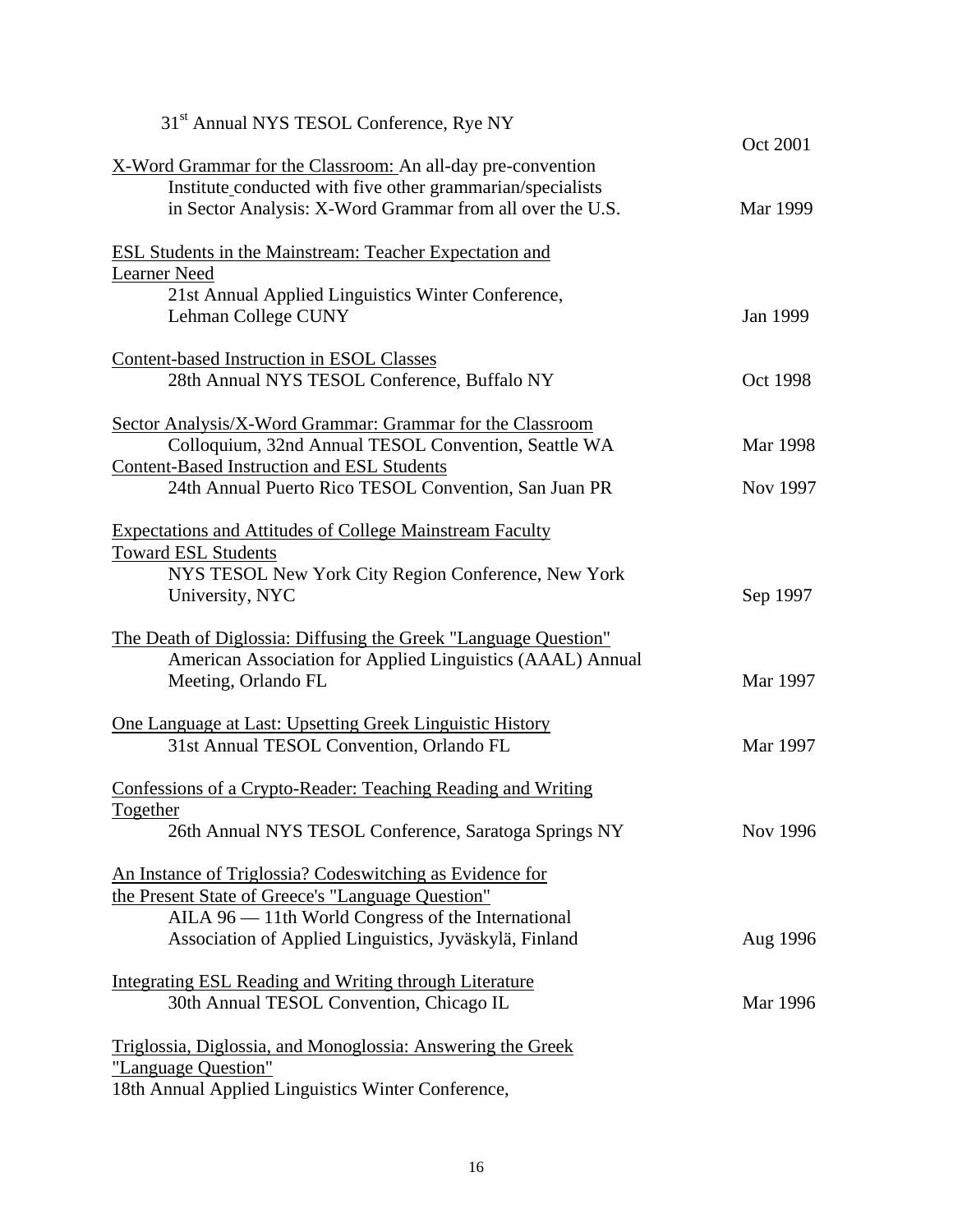| Hunter College CUNY                                                                                                                                                                                                                                                                                      | Jan 1996 |
|----------------------------------------------------------------------------------------------------------------------------------------------------------------------------------------------------------------------------------------------------------------------------------------------------------|----------|
| Confessions of a Crypto-Reader: Thoughts on ESL Reading and<br><u>Writing</u>                                                                                                                                                                                                                            |          |
| CUNY Association of Reading Educators (CARE) 9th Annual<br>Conference, CUNY Graduate Center                                                                                                                                                                                                              | Apr 1995 |
| <u> Triglossia in Greece: A Tridialectal Challenge</u><br>Second Language Acquisition Circle, NYU, NY                                                                                                                                                                                                    | Apr 1995 |
| Triglossia in Greece<br>29th Annual TESOL Convention, Long Beach CA                                                                                                                                                                                                                                      | Mar 1995 |
| <b>Sexual Stereotypes and Bias-Related Gender Issues in ESL</b><br>a co-presentation with Raymond Saint-Pierre<br>CUNY ESL Council 21st Annual Conference, BMCC CUNY                                                                                                                                     | Feb 1994 |
| Some Thoughts on "he/man" and Avoiding Sexist Language in<br><b>Speaking and Writing</b><br>16th Annual Applied Linguistics Winter Conference, Mercy<br>College, Dobbs Ferry NY                                                                                                                          | Jan 1994 |
| Humanism in the Education of Language Teachers<br>co-authored with Donald R. H. Byrd (12 Aug),<br>and<br>Greek-English Codeswitching in Astoria, Queens, New York (10 Aug)<br>AILA 93 — 10th World Congress of the International<br>of Applied Linguistics, Amsterdam, the<br>Association<br>Netherlands | Aug 1993 |
| " Tó price tag élege hília something ": Codeswitching in Astoria, NY<br>American Association for Applied Linguistics (AAAL) Annual<br>Meeting, Atlanta GA<br>and                                                                                                                                         | Apr 1993 |
| 15th Annual Applied Linguistics Winter Conference,<br>LaGuardia Community College CUNY                                                                                                                                                                                                                   | Jan 1993 |
| <u>The CUNY Handbook: Teaching ESL Students in Content Areas</u> (15 Apr)<br>and<br>Codeswitching among Greek-Americans in Astoria, New York (14 Apr)<br>27th Annual TESOL Convention, Atlanta GA                                                                                                        | Apr 1993 |
| Codeswitching among Greek-Americans in Astoria, New York (see above)<br>CUNY ESL Council 20th Annual Conference, Hunter College CUNY                                                                                                                                                                     | Feb 1993 |
| Codeswitching: Stigma or Charisma?                                                                                                                                                                                                                                                                       |          |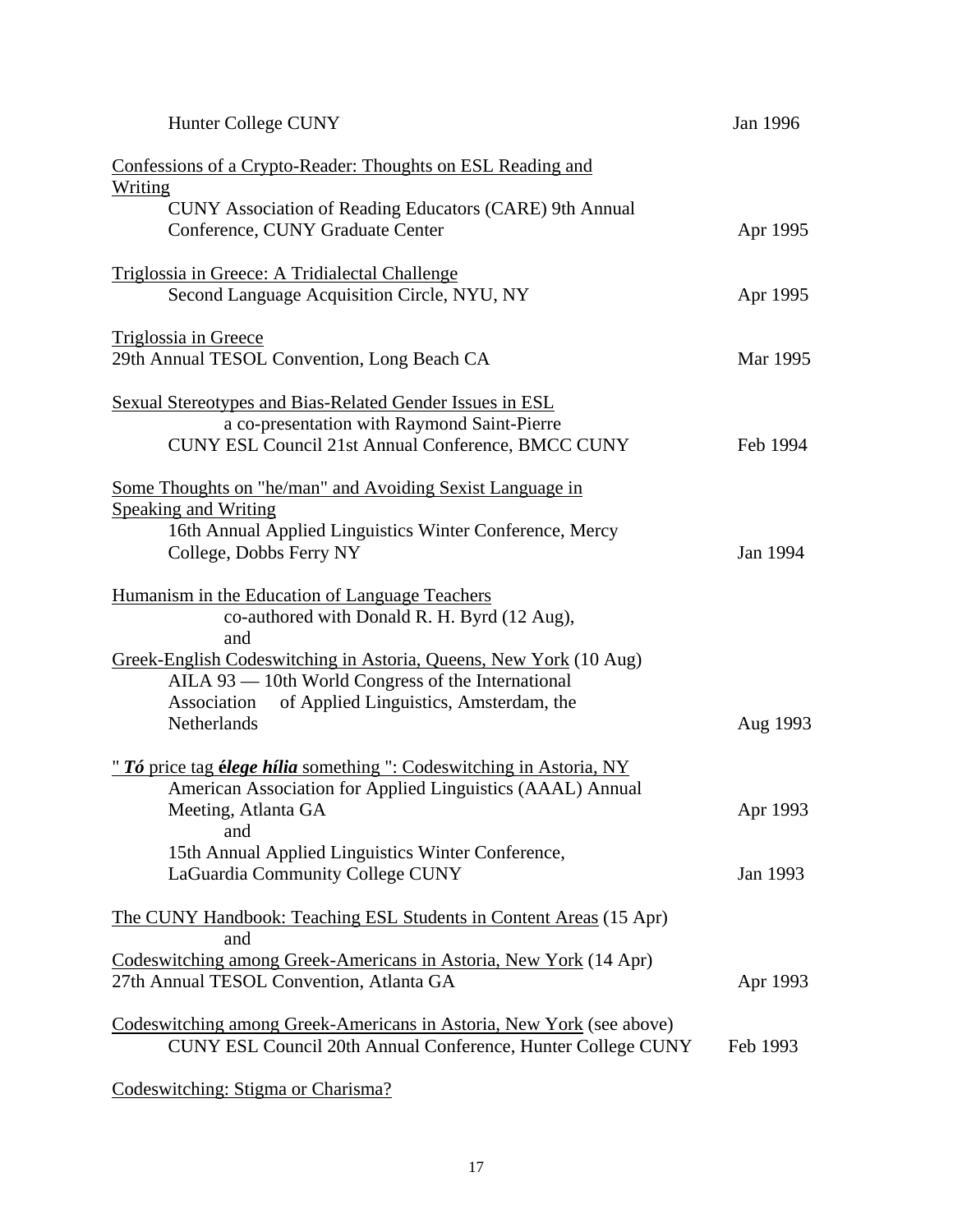| NYS TESOL Applied Linguistics SIG Symposium, NYC                                                                                                                                                                               | Oct 1992             |
|--------------------------------------------------------------------------------------------------------------------------------------------------------------------------------------------------------------------------------|----------------------|
| Who Are Our College ESL Students Really? — A Taxonomy, together<br>with "Do's" for Instructing Language Minority Students of Academic                                                                                          |                      |
| Subjects<br>"Working with the ESL Student in the College Classroom: A<br>Primer of Hands-on How-to's", a conference co-sponsored by<br>the New Jersey Dept. of Higher Ed. and Kean College of N. J.                            | Sep 1992             |
| A Preliminary Report on Greek-English Codeswitching Recorded<br>in Astoria, New York in the Winter of 1992<br>12th Annual Symposium for Research in Bilingual Multi-<br>cultural Education, Erie Community College, Buffalo NY | May 1992             |
| <b>Images of Women</b><br>"Women's History Month" program, Baruch College Women<br>of Color                                                                                                                                    | Mar 1992             |
| Savoring the Individual in Teacher Training<br>(with Donald R. H. Byrd)<br>26th Annual TESOL Convention, Vancouver BC, Canada<br>and<br>21st Annual NYS TESOL Conference, Albany NY                                            | Mar 1992<br>Nov 1991 |
| <u>Creating a Looking Glass — Trainees Polish Their Teaching through</u><br>Self-Evaluation<br>14th Annual Applied Linguistics Winter Conference, Hostos<br><b>Community College CUNY</b>                                      | Jan 1992             |
| Languaging in the Hellenic Community<br>(with Andis Panayiotou & Linda Pelc)<br>NYS TESOL Applied Linguistics SIG Symposium, Teachers<br>College, Columbia University, NY                                                      | Apr 1991             |
| Toward Degendered English in the ESL/EFL Classroom: "The Medusa<br>Syndrome"<br>AILA 90 — 9th World Congress of the International<br>Association of Applied Linguistics, Cassandra, Halkidiki, Greece                          | Apr 1990             |
| Uniting Method and Meaning: The Baruch ESL Model<br>24th Annual TESOL Convention, San Francisco CA                                                                                                                             | Mar 1990             |
| Uniting Method and Meaning: Skills Integration for Pre-Freshmen<br>CAWS Annual Conference, John Jay College CUNY                                                                                                               | Oct 1989             |
| The "Medusa Syndrome": Toward Degendered                                                                                                                                                                                       |                      |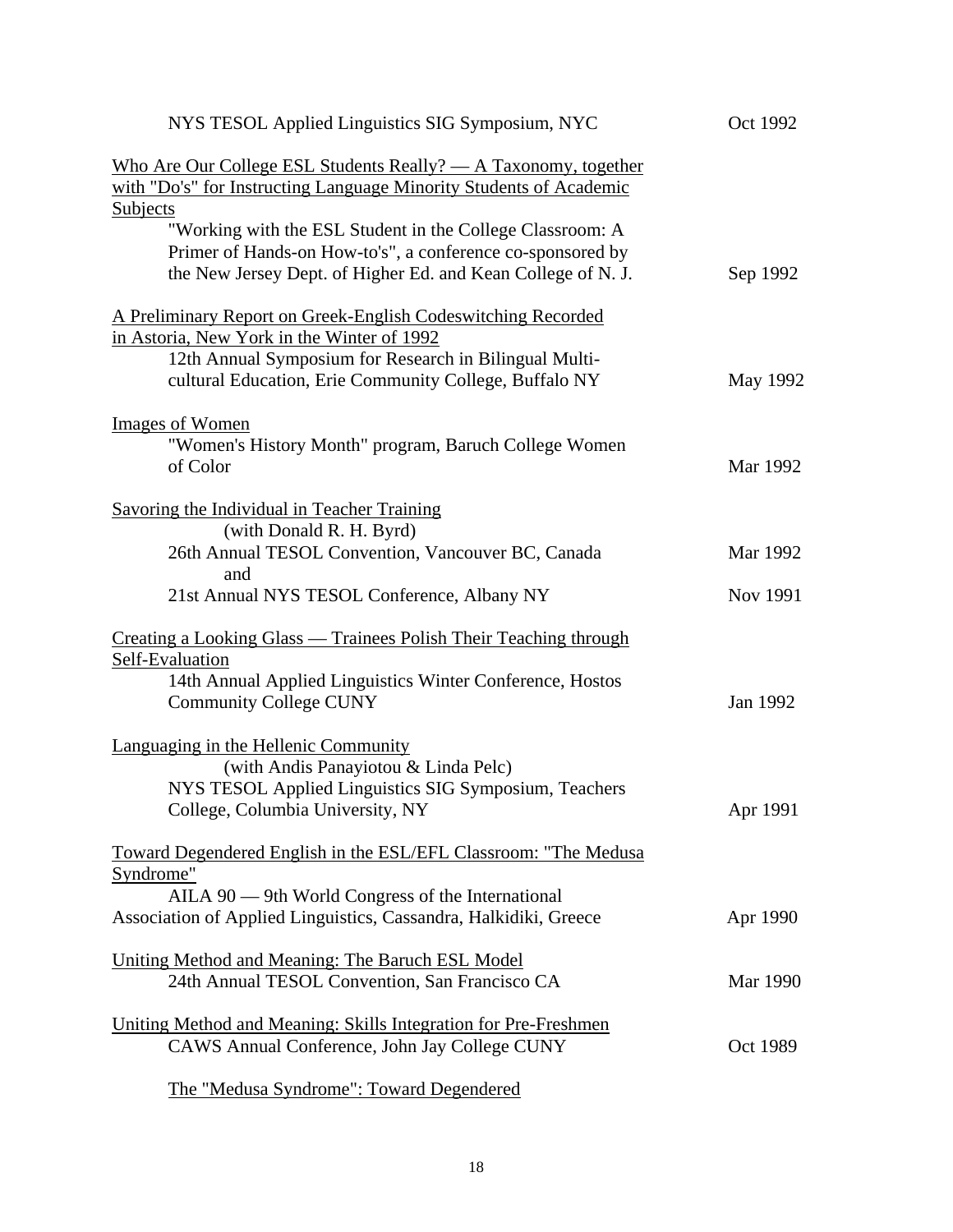| English in the ESL Classroom                                                                                                                      | <b>Oct 1988</b>             |
|---------------------------------------------------------------------------------------------------------------------------------------------------|-----------------------------|
| CAWS Annual Conference, John Jay College CUNY                                                                                                     |                             |
| 15th Annual NYS TESOL Conference, Fordham University, NYC                                                                                         | Nov 1986                    |
| CUNY ESL Council 13th Annual Conference, BMCC CUNY                                                                                                | Feb 1986                    |
| 7th Annual Applied Linguistics Winter Conference, Baruch<br>College CUNY                                                                          | Jan 1985                    |
| <b>Sector Analysis / X-Word Grammar</b><br>Applied Linguistics SIG ODMAC (One Day Mini-Conference),<br>Teachers College, Columbia University, NYC | May 1984                    |
| <b>PROFESSIONAL ACTIVITIES</b>                                                                                                                    |                             |
| <b>Administrative &amp; Major Committee Assignments</b><br>А.                                                                                     |                             |
| TITLE AND/OR ACTIVITY                                                                                                                             | $\overline{\text{DATE(S)}}$ |
| <b>John Jay College of Criminal Justice</b>                                                                                                       |                             |
| On sabbatical leave for the whole academic year                                                                                                   | AY 2014                     |
| Served as an ex-officio member for the Eng. Dept. Search Committee                                                                                |                             |
| for a F/T EAP (English for Academic Purposes) Lecturer                                                                                            | 2013<br>2011-2012           |
| <b>JJ College Honors Committee</b><br>Foreign Languages and Literatures, P&B Member (Chair Search)                                                | 2010                        |
| Coordinator of monthly Linguistics (ILA) Lectures                                                                                                 | 2009-2014                   |
| Judicial (Disciplinary) Committee, Faculty Member (Chair since 2015)                                                                              | 2009-present                |
| Taught two Study-Abroad Programs in Greece                                                                                                        | Jun 2009 & 2011             |
| Co-Organizer of One-Day Conference, Forensic Linguistics for                                                                                      |                             |
| <b>Investigative Practitioners</b>                                                                                                                | Feb 2009                    |
| On sabbatical leave for the whole academic year                                                                                                   | AY 2007                     |
| John Jay College, English Dept. Deputy Chair —                                                                                                    | 2003-2007                   |
| Organizer of English Dept. mew faculty Orientation AND                                                                                            |                             |
| Coordinator of the Eng. Dept. Faculty Development workshops                                                                                       | 2003-2007                   |
| <b>Composition Committee Chair</b>                                                                                                                | 2003-2005                   |
| IBSIP staffing of English and ESL instructors                                                                                                     | 2003-2008                   |
| Supervisor of ESL/ creator of Content-based EAP program                                                                                           | 1995-2007                   |
| ILA Conference Host $& Co-Chair$ on Language $& the Law$                                                                                          | Apr. -2005                  |
| Faculty Senator-elected at large                                                                                                                  | 2001-2005                   |
| College Comprehensive Planning Committee (Faculty Sen. Rep.)                                                                                      | 2003-2004                   |
| CUE participant (for ESL)                                                                                                                         | 2003-2004                   |
| <b>University Faculty Senator</b>                                                                                                                 | 2002-2003                   |
| On sabbatical leave for the whole academic year                                                                                                   | 1999-2000                   |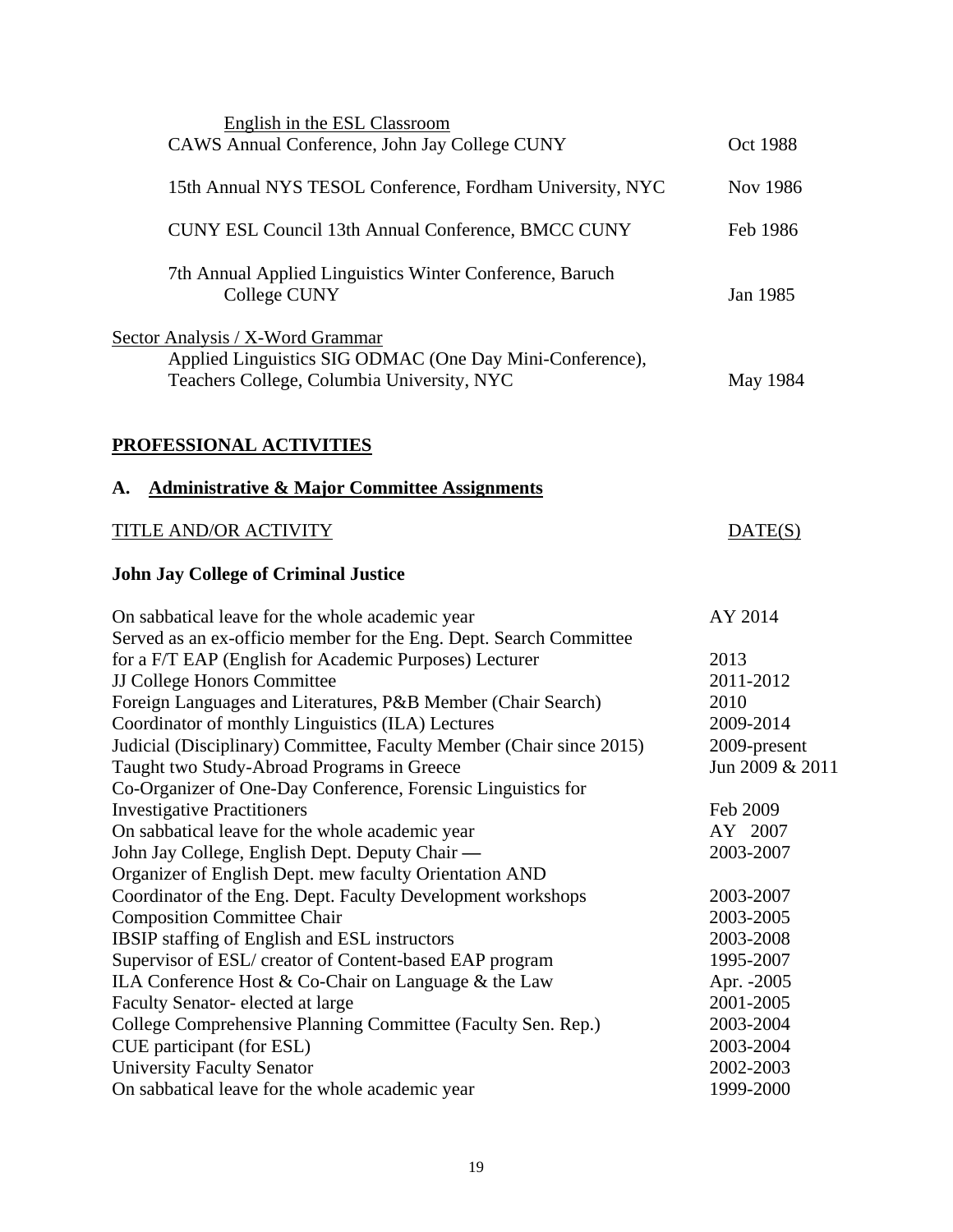| 1996-1999       |
|-----------------|
| on and off      |
|                 |
| spring 1999     |
| 1992-1999       |
|                 |
|                 |
|                 |
| Nov 1998        |
|                 |
| 1997-1998       |
| 1997-1999       |
|                 |
| 1999-2005       |
|                 |
|                 |
| 1989-1995       |
| 1989-1991       |
| 1989-1990       |
| 1988-1990       |
| spring 1989     |
|                 |
| winter 1989     |
|                 |
|                 |
| 2010            |
|                 |
| Apr 1998        |
|                 |
|                 |
| Mar 1998        |
|                 |
|                 |
|                 |
| Sep 1997        |
|                 |
|                 |
| <b>Nov 1996</b> |
|                 |
|                 |
| Apr 1995        |
|                 |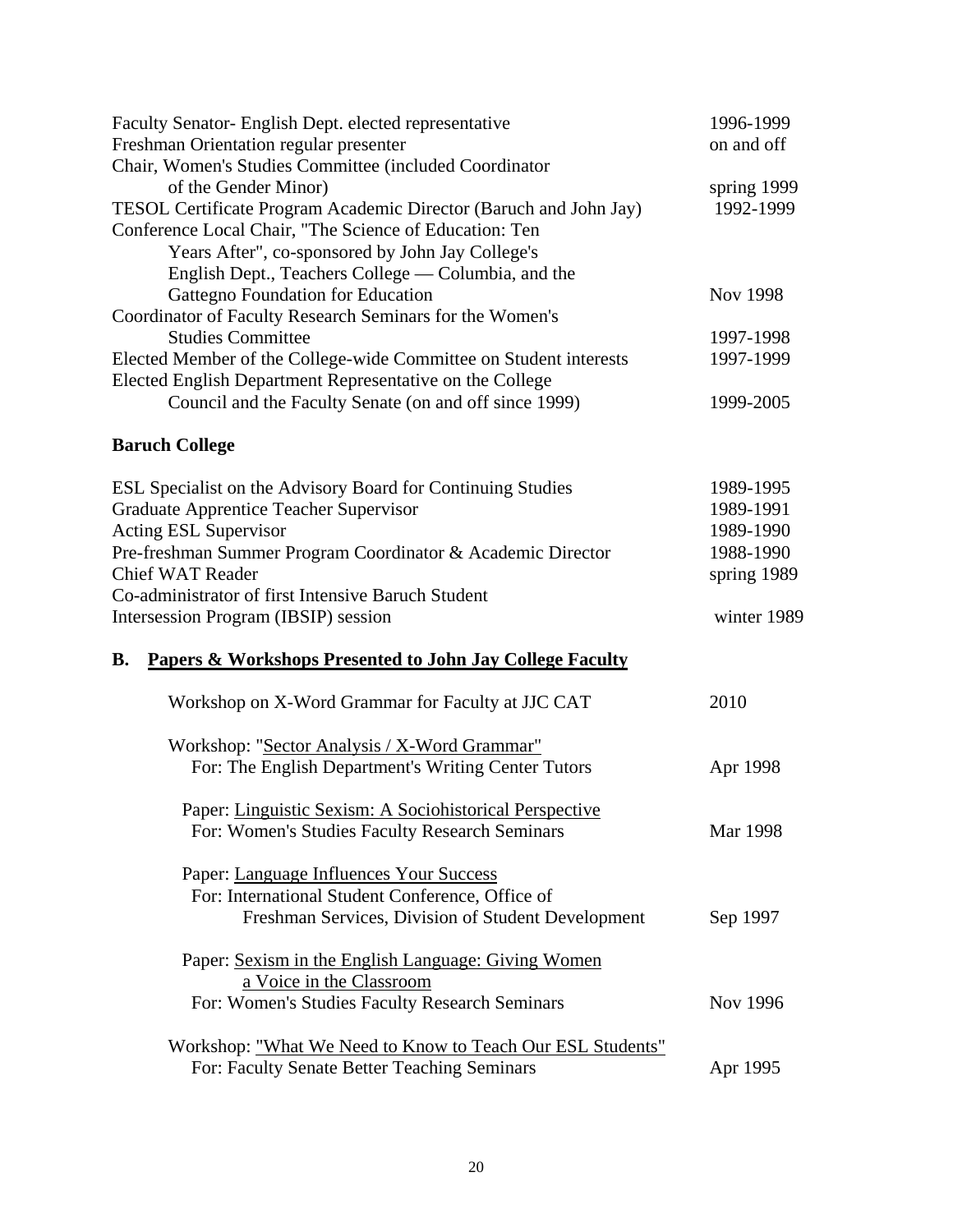## **C. Service To the University (CUNY)**

| COMMITTEE AND/OR ACTIVITY AND LOCATION                                                                                                                                                                                                                                                    | DATE(S)          |
|-------------------------------------------------------------------------------------------------------------------------------------------------------------------------------------------------------------------------------------------------------------------------------------------|------------------|
| Reviewer: PSC-CUNY English grant proposals                                                                                                                                                                                                                                                | 1997/98 and 2004 |
| Consultant: first CUNY Language Immersion Program (CLIP)<br>Areas of Responsibility: curriculum planning, hiring faculty,<br>and placement testing                                                                                                                                        | 1995-1997        |
| ESL Committee Member: College Preparatory Initiative (CPI)                                                                                                                                                                                                                                | 1991-1996        |
| Faculty Member: CPI 4-day Teacher Education Workshop<br>on ESL Reading and Writing<br>Audience: NYC Board of Education HS teachers<br>At: BMCC, CUNY                                                                                                                                      | Jul 1994         |
| Panelist: "The CUNY International Student in<br>the Year 2000" (western European panel)<br>Audience: students, faculty, and administrators<br>At: CUNY Graduate School                                                                                                                    | May 1994         |
| Workshop Leader: Hands-On Workshop in Sector Analysis<br>("Topics, Tools, and Techniques in TESOL")<br>Audience: graduate students<br>At: MA-in-TESOL program at Hunter College, CUNY                                                                                                     | Dec. 1993        |
| Moderator: Panel on "Administrative and Support<br>Issues in Mainstreaming ESL Students"<br>Audience: CUNY faculty<br>At: "Language Across the Curriculum:<br>Strategies for Mainstreaming ESL Students", a<br>University Faculty Development Program Colloquium,<br>Baruch College, CUNY | May 1993         |
| Panelist: on "International Time" (one of the segments<br>of the educational television series)<br>Subject: ancient & classical Greece<br>Audience: local New York City cable television<br>On: CUNY-TV (Time Warner Cable Television of NYC,<br>channel 75)                              | Oct 1992         |
| Editor and Committee Chair: "Into the Academic Mainstream:<br>Guidelines for Teaching Language<br>Minority Students"<br>Co-Sponsors: The CUNY Language Forum & The CUNY<br><b>ESL Council</b>                                                                                             |                  |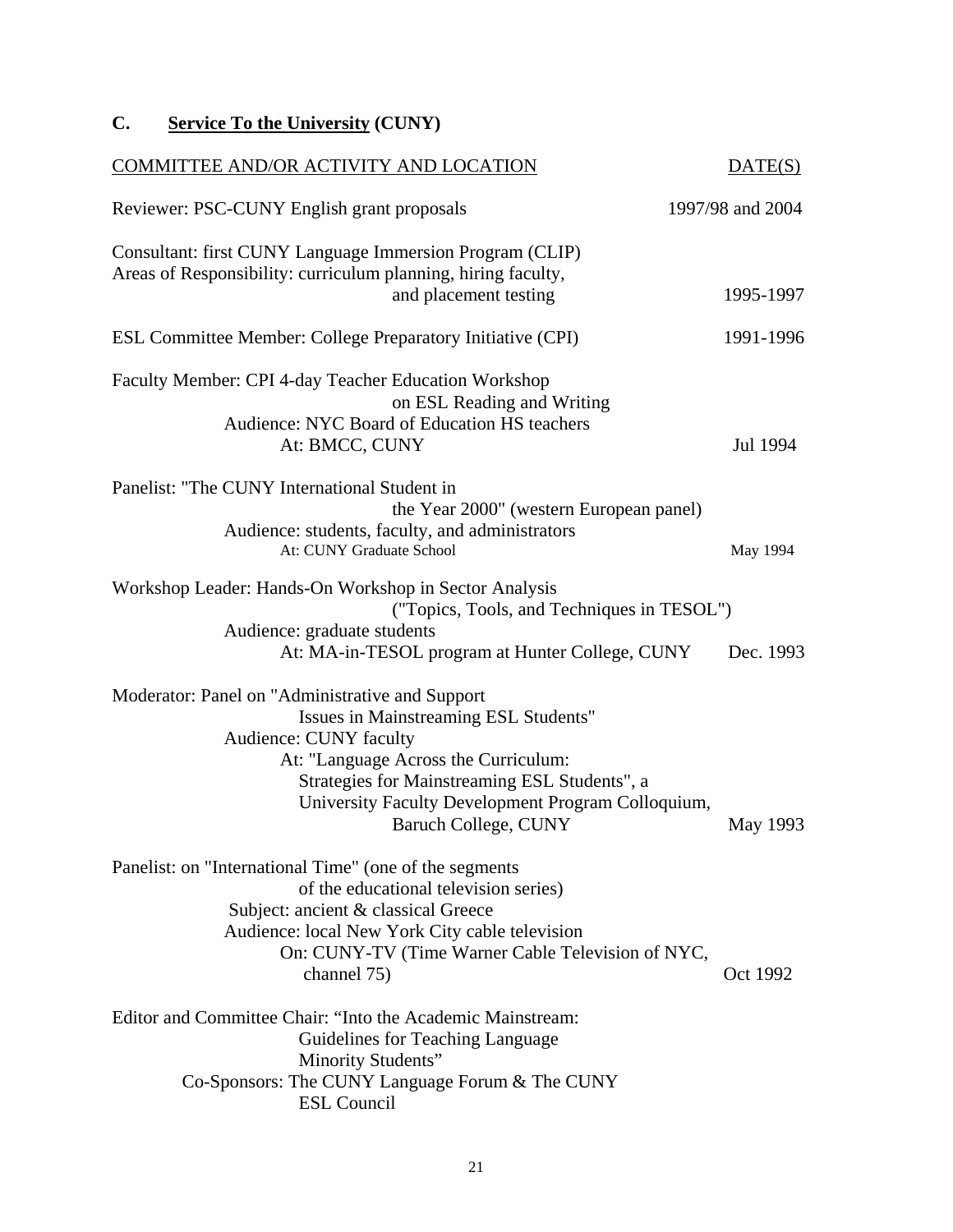| Publisher: The Instructional Resource Center,             |           |
|-----------------------------------------------------------|-----------|
| Office of Academic Affairs, CUNY                          |           |
| Distribution: faculty & administrators, all CUNY branches | 1991-1992 |
| Panel Member/Presenter: "Perspectives on ESL at CUNY:     |           |
| Who Are Our CUNY ESL Students Really? —                   |           |
| A Brief Examination"                                      |           |
| Audience: City University of New York Faculty Senate      |           |
| At: a regular CUNY Faculty Senate meeting                 |           |
| at the CUNY Graduate Center                               | Dec 1990  |
| Workshop Leader: Workshop in Gender-Sensitive Pedagogy    |           |
| ("Topics, Tools, and Techniques in                        |           |
| TESOL")                                                   |           |
| Audience: Graduate students                               |           |
| At: MA-in-TESOL program at Hunter College,                |           |
| <b>CUNY</b>                                               | Dec 1989  |
| Panelist: "Instructional Innovations: Programs that Work" |           |
| Conference: "Summer Developmental Programs: Pro-          |           |
| viding the Transition from High School to College"        |           |
| Co-Sponsors: CUNY & the NYC Board of Education            |           |
| Audience: High school administrators; SEEK, CED,          |           |
| & Developmental Skills college                            |           |
| teachers, counselors, & administrators                    |           |
| At: Brooklyn College, CUNY                                | Oct 1989  |
| WAT Reader: University Audit WAT Reader                   |           |
| At: CUNY Central, East 80th Street                        | 1989-1990 |
| Guest Lecturer: "Methods and Materials" course            |           |
| (C-L/CLL and the Silent Way)                              |           |
| Audience: Graduate students                               |           |
| At: Hunter College, CUNY, and Long Island Univ.           | 1984-1994 |
|                                                           |           |
|                                                           |           |
| <b>Service Outside the University</b><br>D.               |           |

# TITLE AND/OR ACTIVITY AND LOCATION DATE(S)

| Invited Member of the External Evaluation Committee of Aristotle University's |          |
|-------------------------------------------------------------------------------|----------|
| Department of English Language and Literature                                 | Dec 2013 |

Protocol Co-Chair: TESOL '99 Convention (see also below), NYC Co-Conducted: Pre-Convention Institute (PCI) on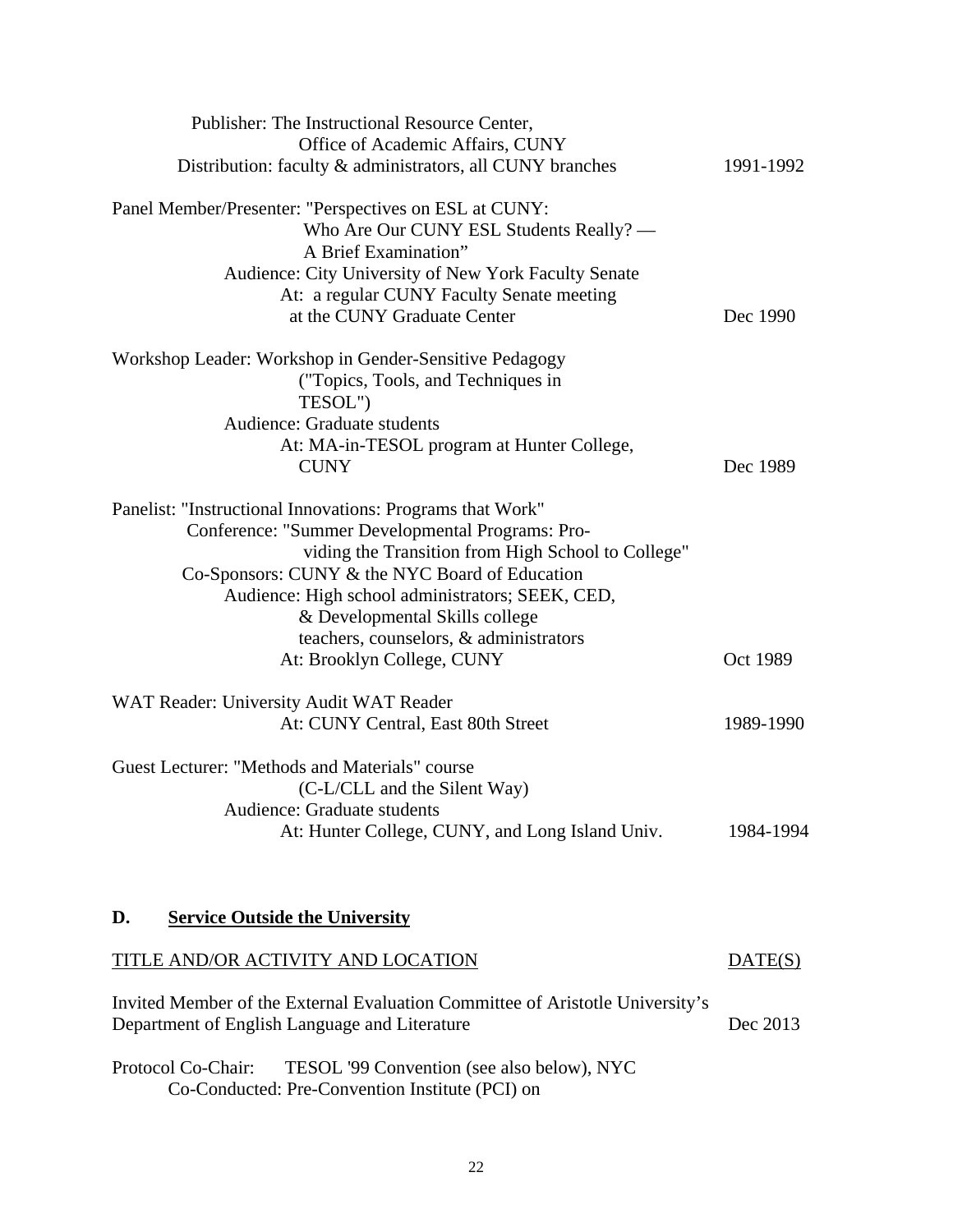| Sector Analysis / X-Word Grammar at<br>the 33rd Annual TESOL Convention   | Mar 1999  |
|---------------------------------------------------------------------------|-----------|
|                                                                           |           |
| Radio Interview: Discussion on the Preservation of                        |           |
| Greek Language and Culture (see Abp.                                      |           |
| Spyridon's Commission on Greek Studies below)                             |           |
| On: "Cosmos FM", Hellenic Public Radio,                                   |           |
| <b>Brooklyn NY</b>                                                        | Jul 1998  |
| Panelist: NYS TESOL New York City Region Conference                       |           |
| Topic: "Understanding and Supporting ESL                                  |           |
| Teachers and Learners"                                                    |           |
| At: New York University, NY                                               | Sep 1997  |
| Member: His Eminence Archbishop of Spyridon's                             |           |
| Commission on Greek Studies in the                                        |           |
| Greek Orthodox Communities in the US                                      |           |
| Published: "The Future of the Greek Language and                          |           |
| Culture in the United States — Survival                                   |           |
| in the Diaspora"                                                          |           |
| Meeting At: The Greek Orthodox Archdiocese of                             |           |
| the Americas, NY                                                          | 1998-1999 |
|                                                                           |           |
| Guest Lecturer: Hands-on ESOL Teacher Education Workshop                  |           |
| At: Queens Library (New York Public Library)                              | Aug 1997  |
| Guest Lecturer: English Language Institute (School of                     |           |
| Education, Department of Teaching and                                     |           |
| Learning)                                                                 |           |
| Topic: "Critical Social Issues in the US"                                 |           |
| (audience of Japanese EFL high school                                     |           |
| teachers)                                                                 |           |
| At: New York University, NY                                               | Aug 1997  |
| Guest Lecturer: TESOL Program Teacher Education Workshop                  |           |
| At: Pratt Institute, Brooklyn NY                                          | Apr 1997  |
| Evaluation Chair: 18th Annual Applied Linguistics Winter                  |           |
| Conference, Hunter College, CUNY                                          | Jan 1996  |
|                                                                           |           |
| Appointed to the 1 <sup>st</sup> Professional Development Committee (PDC) |           |
| of TESOL for a three year service                                         | 1996-1999 |
| Proposal Reader: of annual conference presentations for                   |           |
| Long Beach CA, and                                                        |           |
| Session Chair: at the same conference                                     |           |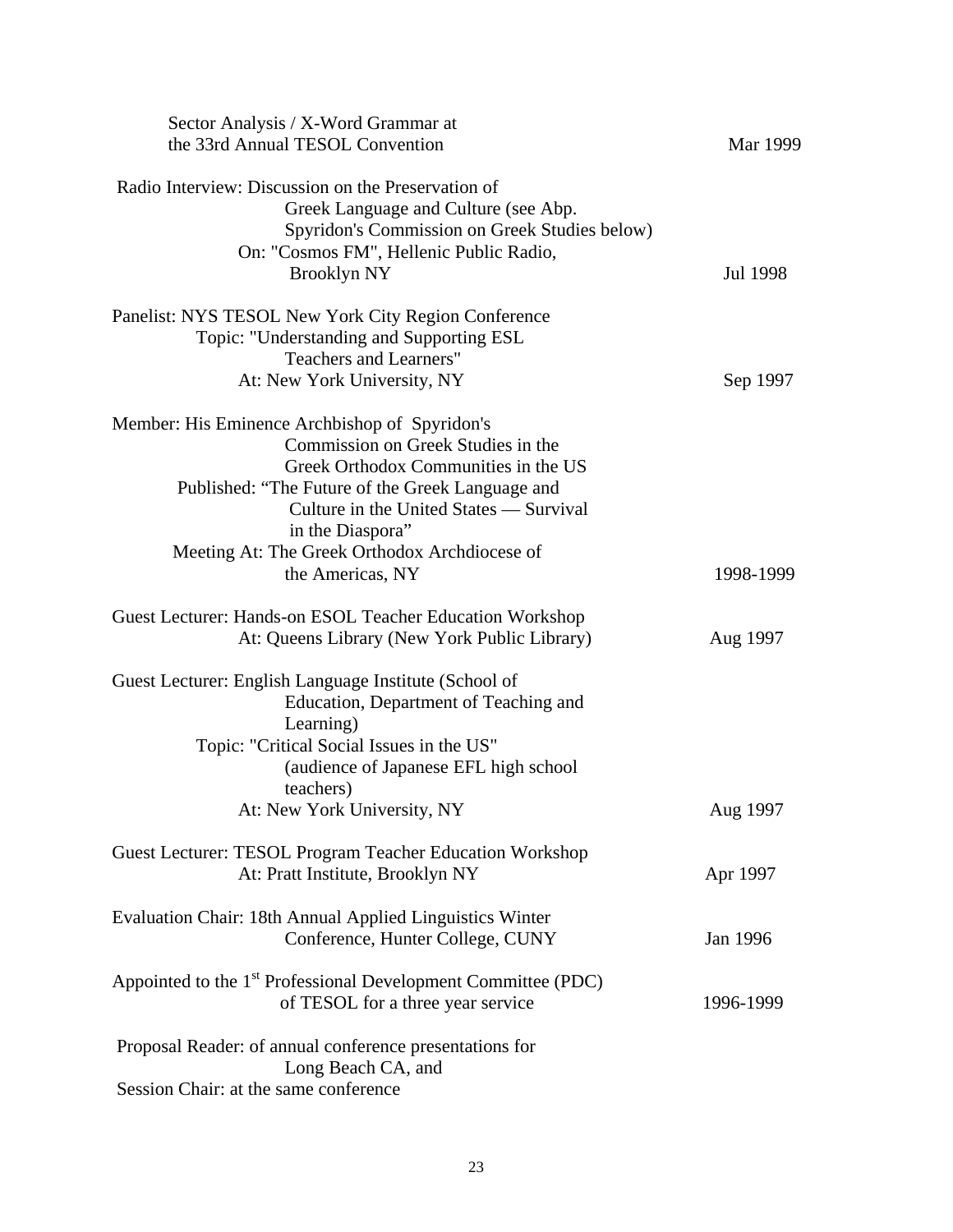| For: American Association for Applied Linguistics                                                                                                                                                           | Mar 1995  |
|-------------------------------------------------------------------------------------------------------------------------------------------------------------------------------------------------------------|-----------|
| Panelist: 24th Annual NYS TESOL Conference<br>Topic: "Responding to Diversity in the ESL<br>Classroom — Meeting the Needs of a<br>Changing ESL Population"<br>At: Uniondale, Long Island, NY                | Oct 1994  |
|                                                                                                                                                                                                             |           |
| Wrkshp Co-Leader: "Bias-Related Gender Issues and Sexual<br>Stereotypes in ESL"<br>At: 23rd Annual NYS TESOL Conference,<br>Syracuse NY                                                                     | Nov 1993  |
| Wrkshp Leader: Introduction of the CUNY "language"<br>minority handbook" to administrators<br>& non-ESL faculty                                                                                             |           |
| At: professional development workshop at<br>Bloomfield College, Bloomfield, NJ                                                                                                                              | Dec 1992  |
| Session Leader: "Teaching Language and Content: Collaboration<br>between ESL and Subject<br>Area Teachers in Higher Education —<br>Introduction of the CUNY Handbook on<br>Language Minority Students", and |           |
| Panelist: "Bias in the Classroom"                                                                                                                                                                           |           |
| At: 22nd Annual NYS TESOL Conf., Rye NY                                                                                                                                                                     | Oct 1992  |
| Session Chair: "Autobiography and Cultural Identity"<br>At: CAWS Annual Conference, Baruch, CUNY                                                                                                            | Oct 1992  |
| Guest Lecturer: Lecture on "Sector Analysis"                                                                                                                                                                |           |
| At: University of Pennsylvania, Philadelphia                                                                                                                                                                | Jul 1991  |
| Panelist: "Lawyers Live": debate on bilingual education<br>and the importance of ESL                                                                                                                        |           |
| At: Channel 35 studios in NYC                                                                                                                                                                               | May 1991  |
| Session Chair: "Incorporating Content in Instruction"<br>$(a.m.),$ "ESL Perspectives" $(p.m.)$<br>At: CAWS Annual Conference, John Jay, CUNY                                                                | Oct 1990  |
| Session Chair: "Learning and Teaching Materials"                                                                                                                                                            |           |
| (section 21)                                                                                                                                                                                                |           |
| At: AILA 9th World Congress of Applied<br>Linguistics, Cassandra, Halkidiki, Greece                                                                                                                         | Apr. 1990 |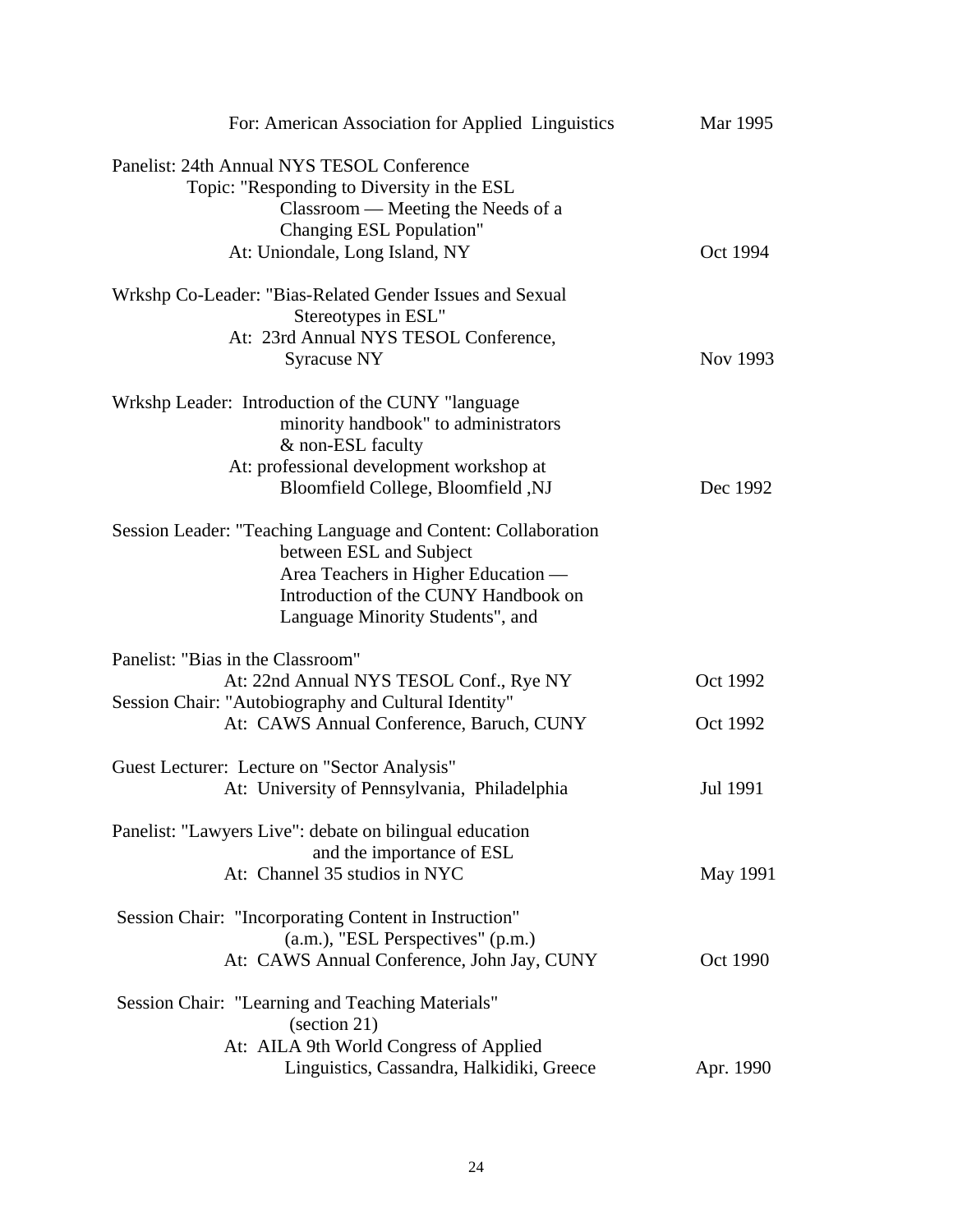| Originator-Convener: 1989 NYS TESOL Applied Linguistics |                 |
|---------------------------------------------------------|-----------------|
| Symposia<br>In: NYC monthly Apr-Dec (except Aug)        | 1989            |
|                                                         |                 |
| Member: Paper Selection Committee,                      |                 |
| 18th Annual NYSTESOL Conference                         |                 |
| At: Tarrytown, NY                                       | Nov 1989        |
| Convener & Moderator: Panel of Greek educators and      |                 |
| psychologists                                           |                 |
| Topic: "The Psychology and Sociology of the             |                 |
| Greek Immigrant, Past and Present"                      |                 |
| Sponsor: Program in Bilingual/Bicultural                |                 |
| Education                                               |                 |
| At: Teachers College, Columbia University, NY           | Apr. 1989       |
| Assistant Chair, & Member — Paper Selection             |                 |
| Committee: 11th Annual Applied Linguistics Winter       |                 |
| Conference                                              |                 |
| At: LaGuardia Community College, CUNY                   | Jan 1989        |
| Convener & Moderator: Panel of Greek educators          |                 |
| Topic: "Greek Bilingual Education in an Epoch           |                 |
| of Antistasis"                                          |                 |
| Sponsor: Program in Bilingual/Bicultural                |                 |
| Education                                               |                 |
| At: Teachers College, Columbia University, NY           | Apr 1988        |
|                                                         |                 |
| Panelist: 10th Annual NYS ABE Conference                |                 |
| Topic: "Language Policy"                                |                 |
| At: New York Hilton, NY                                 | Mar 1987        |
| Session Chair & Moderator: "EFL and Biliteracy"         |                 |
| At: 9th Annual Applied Linguistics Winter               |                 |
| Conference, Teachers College, Columbia                  |                 |
| University, NY                                          | Jan 1987        |
| Guest Lecturer: "Linguistic Foundations of              |                 |
| Bilingual/Bicultural Education" (grad. course)          |                 |
| Department: Languages, Literature, and Social           |                 |
| <b>Studies</b>                                          |                 |
| At: Teachers College, Columbia                          |                 |
| University, NY                                          | Apr 1986 & 1987 |